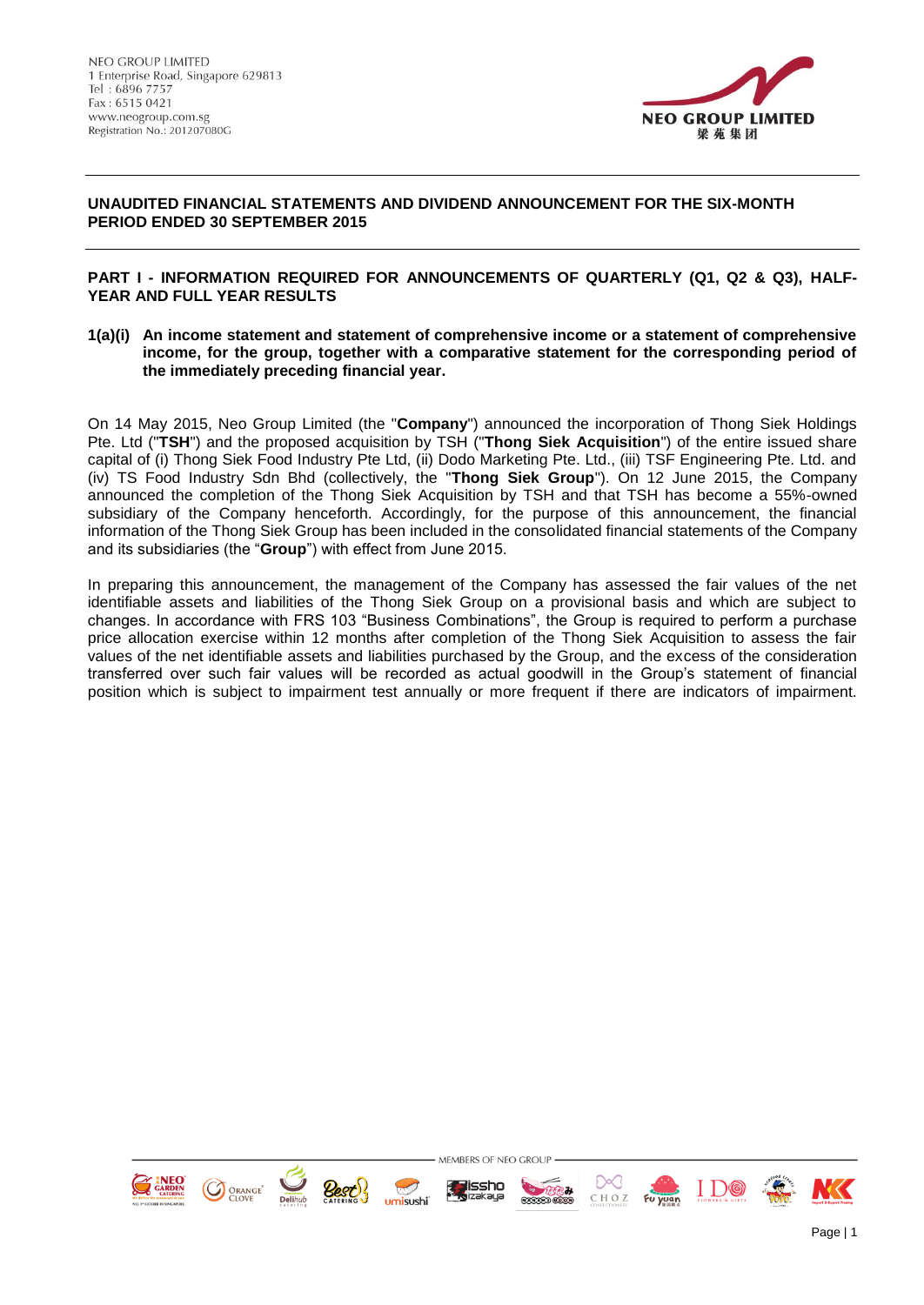

## **1(a)(i) Consolidated Statement of Comprehensive Income**

|                                                                                                                                 | Group<br><b>Second Quarter Ended 30</b><br><b>September</b><br>2015 | 2014           | Increase / | Group<br>Six (6) Months Ended 30<br><b>September</b><br>2015<br>2014 |             | Increase /        |
|---------------------------------------------------------------------------------------------------------------------------------|---------------------------------------------------------------------|----------------|------------|----------------------------------------------------------------------|-------------|-------------------|
|                                                                                                                                 | (Unaudited)                                                         | (Unaudited)    | (Decrease) | (Unaudited)                                                          | (Unaudited) | (Decrease)        |
|                                                                                                                                 | \$'000                                                              | \$'000         | %          | \$'000                                                               | \$'000      | %                 |
| Revenue                                                                                                                         | 31,313                                                              | 16,584         | 88.8%      | 52,046                                                               | 29,409      | 77.0%             |
| Other items of income                                                                                                           |                                                                     |                |            |                                                                      |             |                   |
| Interest income                                                                                                                 | $\overline{c}$                                                      | $\overline{c}$ | 0.0%       | 3                                                                    | 9           | (66.7%)           |
| Other income                                                                                                                    | 390                                                                 | 802            | $(51.4\%)$ | 1,211                                                                | 953         | 27.1%             |
| <b>Items of expense</b><br>Purchases and consumables<br>used                                                                    | (12, 513)                                                           | (5,305)        | 135.9%     | (19, 945)                                                            | (9, 304)    | 114.4%            |
| Changes in inventories                                                                                                          | 222                                                                 | 116            | 91.4%      |                                                                      | 284         | N.M. <sup>1</sup> |
| Delivery expenses                                                                                                               | (992)                                                               | (495)          | 100.4%     | (1,707)                                                              | (908)       | 88.0%             |
| Employee benefits expense<br>Depreciation and amortisation                                                                      | (9,221)                                                             | (5,372)        | 71.6%      | (15,695)                                                             | (10, 296)   | 52.4%             |
| expenses                                                                                                                        | (1,629)                                                             | (910)          | 79.0%      | (2,983)                                                              | (1,634)     | 82.6%             |
| Advertising expenses                                                                                                            | (1,807)                                                             | (654)          | 176.3%     | (2,731)                                                              | (1, 297)    | 110.6%            |
| Operating lease expenses                                                                                                        | (1,727)                                                             | (1, 141)       | 51.4%      | (2,944)                                                              | (2, 119)    | 38.9%             |
| <b>Utilities</b>                                                                                                                | (1, 159)                                                            | (327)          | 254.4%     | (1,845)                                                              | (683)       | 170.1%            |
| Other expenses                                                                                                                  | (2, 413)                                                            | (1,301)        | 85.5%      | (4, 549)                                                             | (2, 472)    | 84.0%             |
| Finance costs                                                                                                                   | (458)                                                               | (94)           | 387.2%     | (625)                                                                | (160)       | 290.6%            |
| Profit before income tax                                                                                                        | 8                                                                   | 1,905          | (99.6%)    | 236                                                                  | 1,782       | (86.8%)           |
| Income tax expense                                                                                                              | (357)                                                               | (371)          | (3.8%)     | (444)                                                                | (386)       | 15.0%             |
| (Loss)/Profit for the financial<br>period                                                                                       | (349)                                                               | 1,534          | N.M.       | (208)                                                                | 1,396       | N.M.              |
| Other comprehensive<br>income:                                                                                                  |                                                                     |                |            |                                                                      |             |                   |
| Items that may be reclassified<br>subsequently to profit or loss<br>Exchange differences arising<br>from translation of foreign |                                                                     |                |            |                                                                      |             |                   |
| operations<br>Income tax relating to items that<br>may be reclassified                                                          | 477                                                                 |                | N.M.       | 517                                                                  |             | N.M.              |
| subsequently<br>Other comprehensive income                                                                                      |                                                                     |                | N.M.       |                                                                      |             | N.M.              |
| for the financial period, net<br>of tax                                                                                         | 477                                                                 |                | N.M.       | 517                                                                  |             | N.M.              |
| <b>Total comprehensive income</b><br>for the financial period                                                                   | 128                                                                 | 1,534          | (91.7%)    | 309                                                                  | 1,396       | (77.9)%           |

1 "N.M." denotes not meaningful.

O ORANGE<sup>\*</sup>

- MEMBERS OF NEO GROUP -

**far**issho<br>• <mark>K</mark>izəkəyə

 $\bigodot$ 

umisushi

**Best** 

**Delihub** 

**RANDA** 

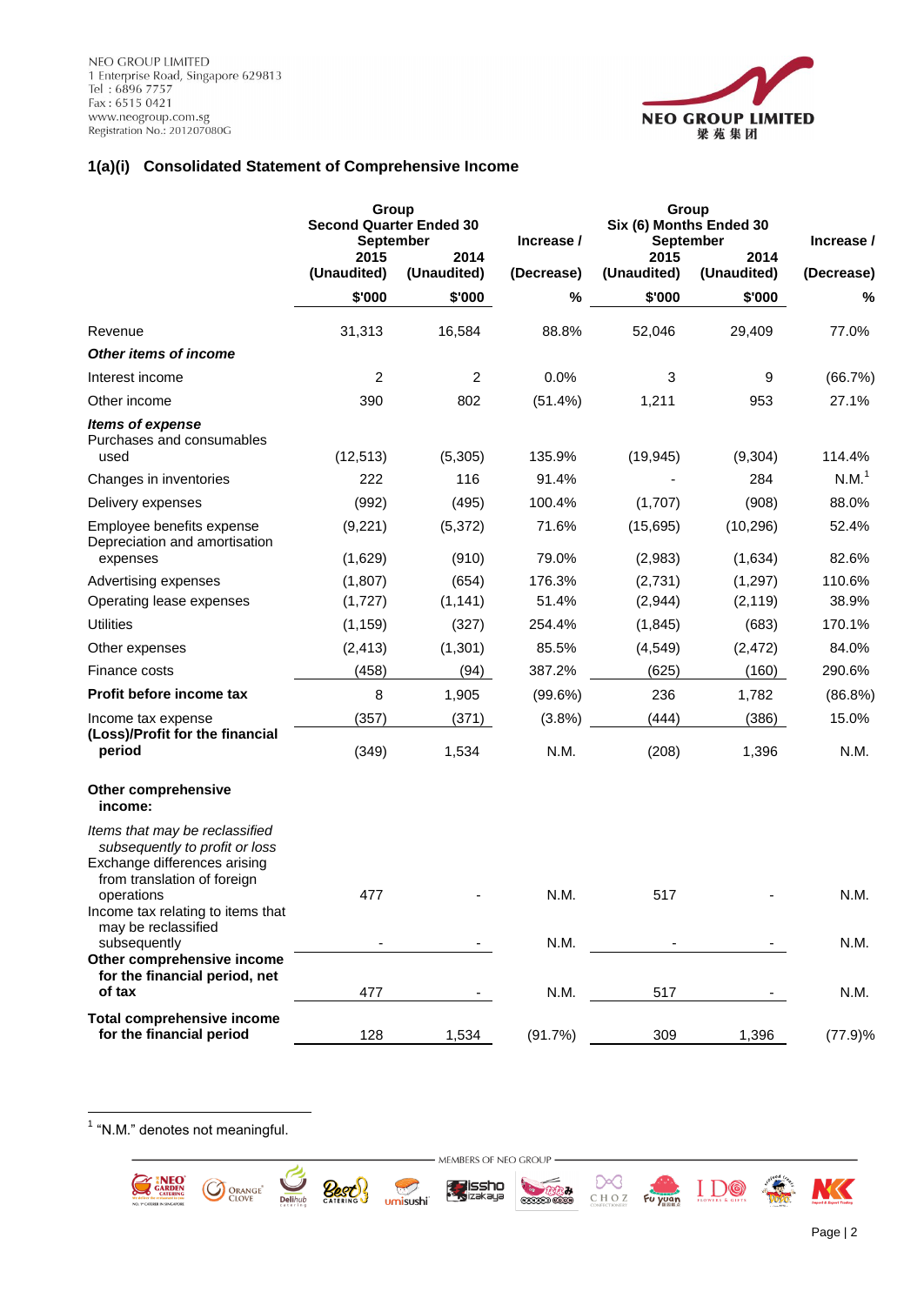NEO GROUP LIMITED NEO GROOP LIMITED<br>1 Enterprise Road, Singapore 629813<br>Tel : 6896 7757<br>Fax : 6515 0421<br>www.neogroup.com.sg<br>Registration No.: 201207080G



|                                                       | Group<br><b>Second Quarter Ended 30</b><br><b>September</b> |                     | Increase / | Group<br>Six (6) Months Ended 30<br><b>September</b> | Increase /          |            |
|-------------------------------------------------------|-------------------------------------------------------------|---------------------|------------|------------------------------------------------------|---------------------|------------|
|                                                       | 2015<br>(Unaudited)                                         | 2014<br>(Unaudited) | (Decrease) | 2015<br>(Unaudited)                                  | 2014<br>(Unaudited) | (Decrease) |
|                                                       | \$'000                                                      | \$'000              | %          | \$'000                                               | \$'000              | %          |
| Profit/(Loss) attributable to:                        |                                                             |                     |            |                                                      |                     |            |
| Owners of the parent                                  | 73                                                          | 1,534               | $(95.2\%)$ | 265                                                  | 1,396               | $(81.0\%)$ |
| Non-controlling interests                             | (422)                                                       |                     | N.M.       | (473)                                                |                     | N.M.       |
|                                                       | (349)                                                       | 1,534               | N.M.       | (208)                                                | 1,396               | N.M.       |
| <b>Total comprehensive income</b><br>attributable to: |                                                             |                     |            |                                                      |                     |            |
| Owners of the parent                                  | 343                                                         | 1,534               | (77.6%)    | 557                                                  | 1,396               | $(60.1\%)$ |
| Non-controlling interests                             | (215)                                                       |                     | N.M.       | (248)                                                |                     | N.M.       |
|                                                       | 128                                                         | 1,534               | (91.7%)    | 309                                                  | 1,396               | (77.9%)    |

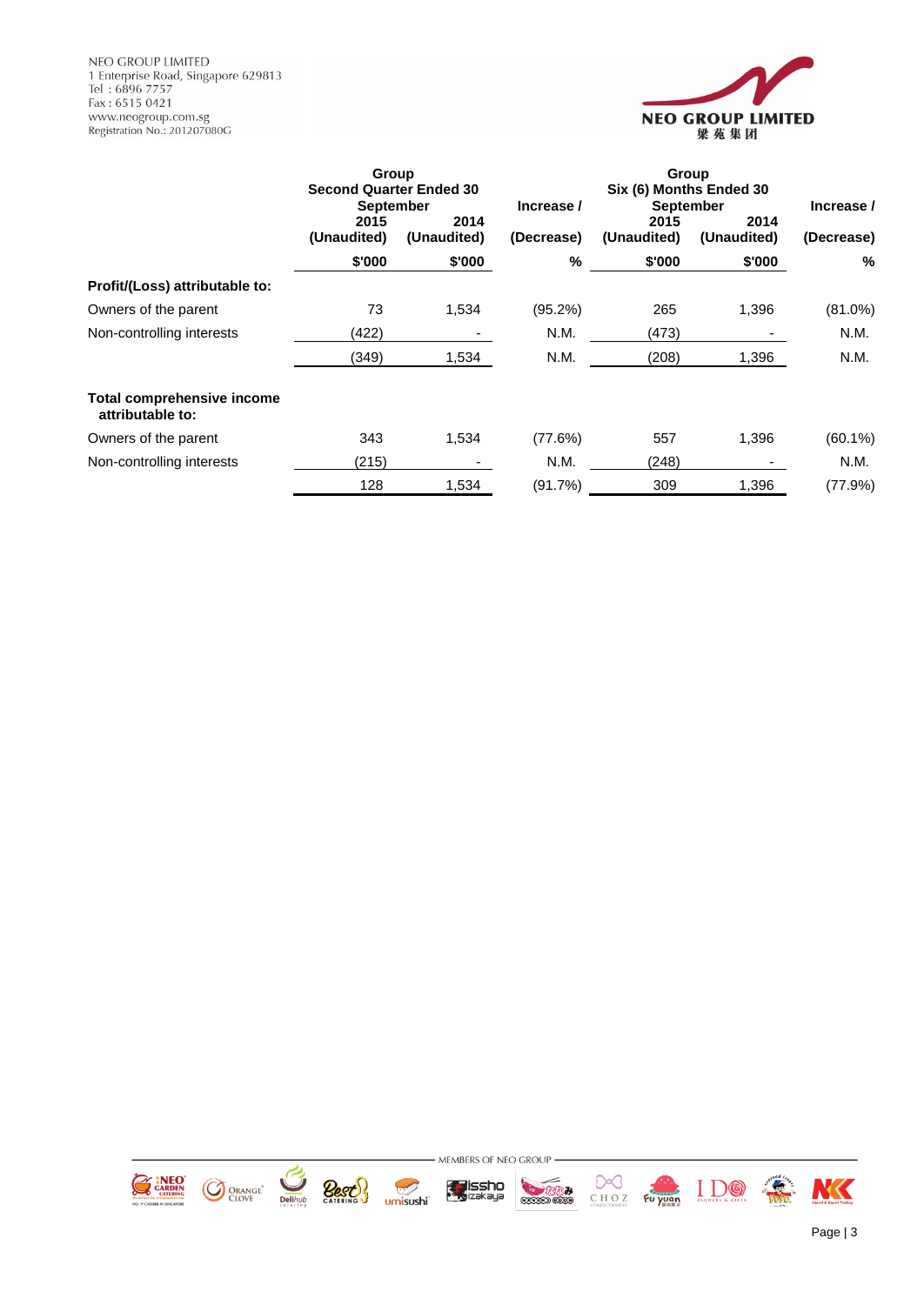

## **1(a)(ii) Notes to the income statements**

(Loss)/Profit before income tax is arrived at after crediting / (charging) the following:

|                                                                                        |                     | Group<br><b>Second Quarter Ended 30</b><br><b>September</b> | Increase / |                     | Group<br>Six (6) Months Ended 30<br>September | Increase / |  |  |
|----------------------------------------------------------------------------------------|---------------------|-------------------------------------------------------------|------------|---------------------|-----------------------------------------------|------------|--|--|
|                                                                                        | 2015<br>(Unaudited) | 2014<br>(Unaudited)                                         | (Decrease) | 2015<br>(Unaudited) | 2014<br>(Unaudited)                           | (Decrease) |  |  |
|                                                                                        | \$'000              | \$'000                                                      | $\%$       | \$'000              | \$'000                                        | %          |  |  |
| Interest income                                                                        | 2                   | 3                                                           | (33.3%)    | 3                   | 9                                             | (66.7%)    |  |  |
| Dividend income                                                                        | 11                  | 11                                                          | 0.0%       | 18                  | 34                                            | $(47.1\%)$ |  |  |
| Gain on disposal of asset<br>classified as held for sale                               |                     |                                                             |            | 672                 |                                               | N.M.       |  |  |
| Government grants                                                                      | 215                 | 160                                                         | 34.4%      | 276                 | 181                                           | 52.5%      |  |  |
| Rental income                                                                          | 50                  | 43                                                          | 16.3%      | 97                  | 85                                            | 14.1%      |  |  |
| Utilities income<br>Allowance for impairment loss<br>on third parties trade            |                     | 2                                                           | N.M.       | 3                   | 3                                             | 0.0%       |  |  |
| receivables                                                                            |                     | (13)                                                        | N.M.       |                     | (13)                                          | N.M.       |  |  |
| Bad third parties trade<br>receivables written back<br>Depreciation of property, plant |                     | 1                                                           | N.M.       |                     | 1                                             | N.M.       |  |  |
| and equipment                                                                          | (1, 577)            | (873)                                                       | 80.6%      | (2,907)             | (1, 574)                                      | 84.7%      |  |  |
| Depreciation of investment<br>properties<br>Amortisation of intangible                 | (9)                 | (20)                                                        | $(55.0\%)$ | (11)                | (27)                                          | (59.3%)    |  |  |
| assets<br>Gain/(Loss) on disposal of                                                   | (43)                | (17)                                                        | 152.9%     | (65)                | (33)                                          | 97.0%      |  |  |
| property, plant and equipment                                                          |                     | 456                                                         | N.M.       | (5)                 | 456                                           | N.M.       |  |  |
| Plant and equipment written off                                                        |                     | (12)                                                        | N.M.       | (3)                 | (24)                                          | (87.5%)    |  |  |
| Finance costs                                                                          | (458)               | (94)                                                        | 387.2%     | (625)               | (160)                                         | 290.6%     |  |  |



umisushi

**ky issho**<br>Skizakaya

**RANDA** 

CHOZ Fu yuan

 $\prod_{t \text{low}} \prod_{s \text{ all}} \bigotimes$ 



 $\sum_{\substack{\text{Delihub}\end{subarray}}$ 

**Best!** 

Page | 4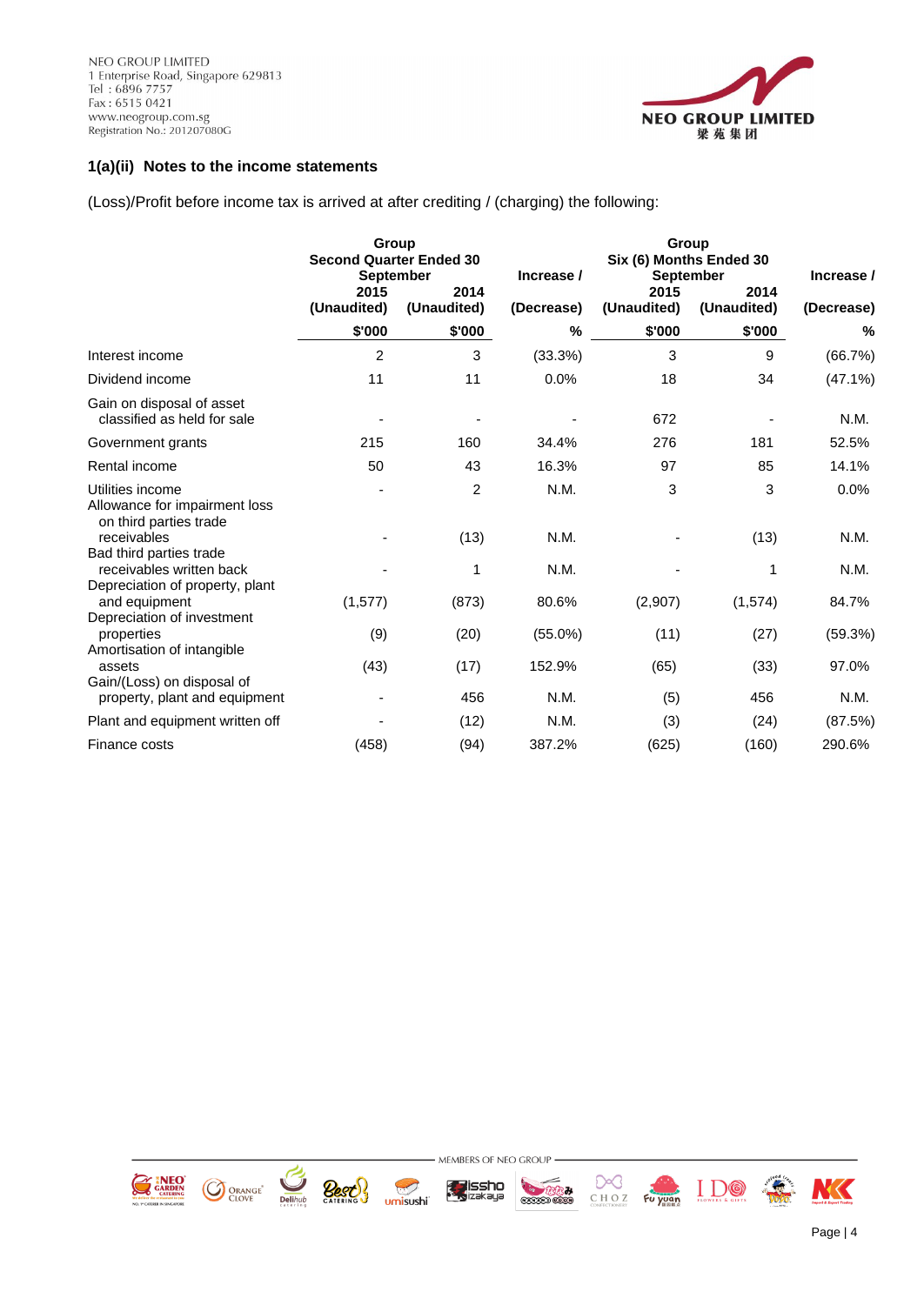

### **1(b)(i) A Statement of Financial Position (for the issuer and group), together with a comparative statement as at the end of the immediately preceding financial year.**

## **1(b)(i) Statements of Financial Position**

|                                      |             | Group<br>Company |             |            |  |
|--------------------------------------|-------------|------------------|-------------|------------|--|
|                                      | As at       |                  | As at       |            |  |
|                                      | 30/09/2015  | 31/03/2015       |             | 31/03/2015 |  |
|                                      | (Unaudited) | (Audited)        | (Unaudited) | (Audited)  |  |
|                                      | \$'000      | \$'000           | \$'000      | \$'000     |  |
| <b>Non-current assets</b>            |             |                  |             |            |  |
| Property, plant and equipment        | 58,214      | 36,014           | 10          | 13         |  |
| Investment properties                | 1,053       | 1,064            |             |            |  |
| Intangible assets                    | 282         | 362              | 13          | 11         |  |
| Goodwill                             | 6,754       |                  |             |            |  |
| Investments in subsidiaries          |             |                  | 16,486      | 6,586      |  |
| Other receivables                    | 197         | 197              |             |            |  |
| Available-for-sale financial asset   | 671         | 671              | 671         | 671        |  |
| <b>Total non-current assets</b>      | 67,171      | 38,308           | 17,180      | 7,281      |  |
| <b>Current assets</b>                |             |                  |             |            |  |
| Inventories                          | 6,018       | 1,542            |             |            |  |
| Trade and other receivables          | 15,222      | 5,649            | 2,986       | 5,915      |  |
| Prepayments                          | 592         | 561              | 43          | 9          |  |
| Cash and cash equivalents            | 8,162       | 7,600            | 829         | 678        |  |
|                                      | 29,994      | 15,352           | 3,858       | 6,602      |  |
| Assets classified as held for sale   |             | 788              |             |            |  |
| <b>Total current assets</b>          | 29,994      | 16,140           | 3,858       | 6,602      |  |
| <b>Current liabilities</b>           |             |                  |             |            |  |
| Trade and other payables             | 16,624      | 7,009            | 7,675       | 4,137      |  |
| Provisions                           | 321         | 313              |             |            |  |
| <b>Bank borrowings</b>               | 23,805      | 5,256            |             |            |  |
| Finance lease payables               | 729         | 578              |             |            |  |
| Income tax payable                   | 1,126       | 1,402            | 23          | 23         |  |
| <b>Total current liabilities</b>     | 42,605      | 14,558           | 7,698       | 4,160      |  |
| Net current (liabilities) / assets   | (12, 611)   | 1,582            | (3,840)     | 2,442      |  |
| <b>Non-current liabilities</b>       |             |                  |             |            |  |
| Other payables                       |             |                  | 4,839       |            |  |
| Bank borrowings                      | 26,519      | 14,962           |             |            |  |
| Finance lease payables               | 496         | 342              |             |            |  |
| Deferred tax liabilities             | 1,107       | 407              |             |            |  |
| <b>Total non-current liabilities</b> | 28,122      | 15,711           | 4,839       |            |  |
| <b>Net assets</b>                    | 26,438      | 24,179           | 8,501       | 9,723      |  |













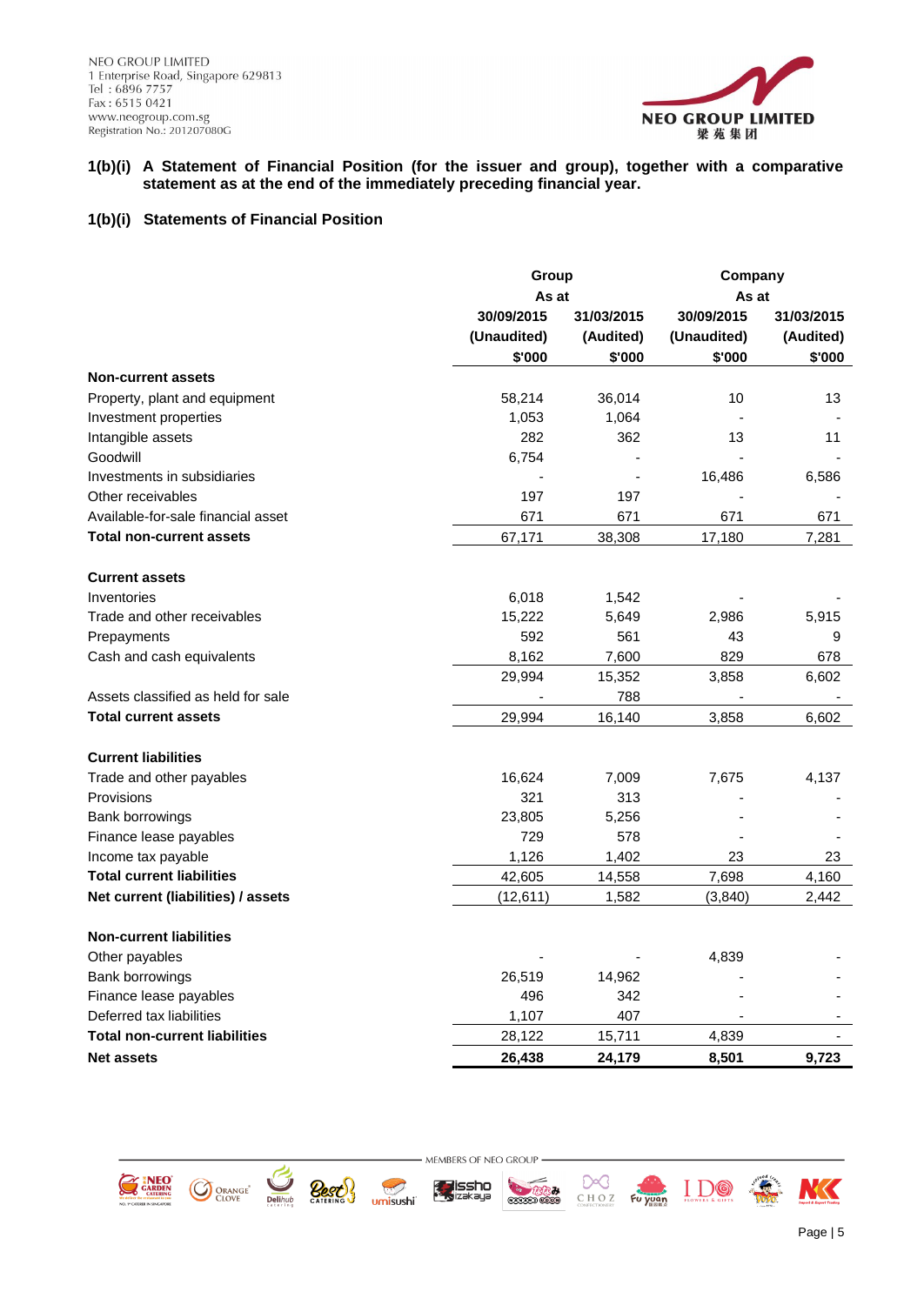NEO GROUP LIMITED NEO GROOP LIMITED<br>1 Enterprise Road, Singapore 629813<br>Tel : 6896 7757<br>Fax : 6515 0421<br>www.neogroup.com.sg<br>Registration No.: 201207080G



|                                             | Group       |            | Company     |            |  |
|---------------------------------------------|-------------|------------|-------------|------------|--|
|                                             | As at       |            | As at       |            |  |
|                                             | 30/09/2015  | 31/03/2015 | 30/09/2015  | 31/03/2015 |  |
|                                             | (Unaudited) | (Audited)  | (Unaudited) | (Audited)  |  |
|                                             | \$'000      | \$'000     | \$'000      | \$'000     |  |
| <b>Capital and reserves</b>                 |             |            |             |            |  |
| Share capital                               | 7.299       | 6,399      | 7.299       | 6,399      |  |
| Merger reserves                             | (326)       | (326)      |             |            |  |
| Fair value adjustment account               | (230)       | (230)      | (230)       | (230)      |  |
| Retained earnings                           | 17.078      | 18,336     | 1,432       | 3,554      |  |
| Foreign currency translation reserves       | 284         |            |             |            |  |
| Equity attributable to owners of the parent | 24,105      | 24.179     | 8,501       | 9,723      |  |
| Non-controlling interests                   | 2,333       |            |             |            |  |
| Total equity attributable to owners         | 26,438      | 24,179     | 8,501       | 9,723      |  |

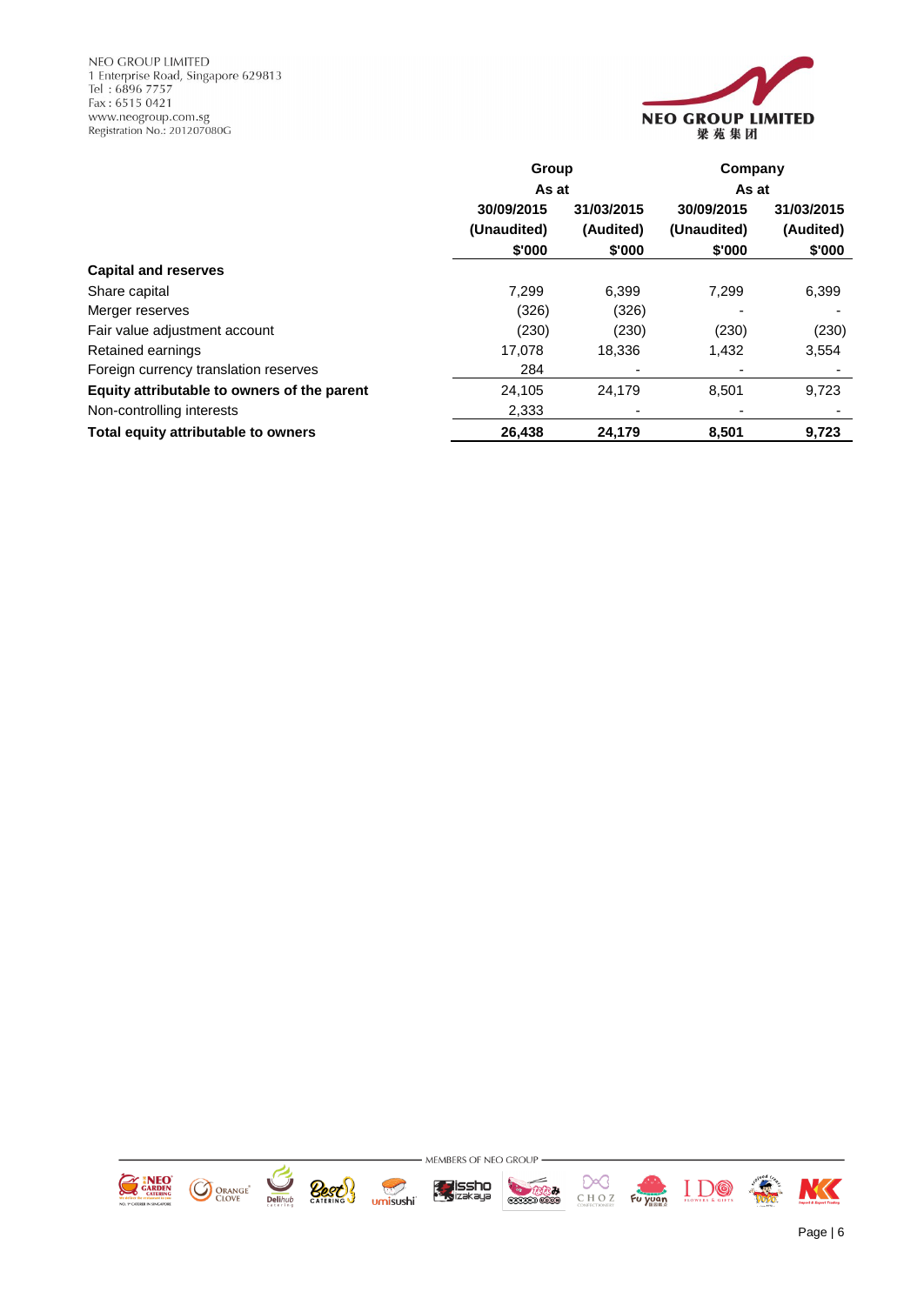

## **1(b)(ii) Aggregate amount of group's borrowings and debt securities**

### **Amount repayable in one year or less, or on demand**

|                                                    | As at 30/09/2015<br>(Unaudited)<br>\$'000 |                          | As at 31/03/2015<br>(Audited)<br>\$'000 |                  |
|----------------------------------------------------|-------------------------------------------|--------------------------|-----------------------------------------|------------------|
| Amount repayable in one year or less, or on demand | <b>Secured</b>                            | Unsecured                | <b>Secured</b>                          | <b>Unsecured</b> |
| Bank borrowings                                    | 19.805                                    | 4.000                    | 1.874                                   | 3,382            |
| Finance lease payables                             | 729                                       | $\overline{\phantom{a}}$ | 578                                     |                  |

### **Amount repayable after one year**

|                                 | As at 30/09/2015<br>(Unaudited)<br>\$'000 |                          |                | As at 31/03/2015<br>(Audited)<br>\$'000 |  |  |
|---------------------------------|-------------------------------------------|--------------------------|----------------|-----------------------------------------|--|--|
| Amount repayable after one year | <b>Secured</b>                            | <b>Unsecured</b>         | <b>Secured</b> | <b>Unsecured</b>                        |  |  |
| Bank borrowings                 | 26,519                                    | $\overline{\phantom{0}}$ | 14.581         | 381                                     |  |  |
| Finance lease payables          | 496                                       | ۰                        | 342            | $\overline{\phantom{0}}$                |  |  |

### **Details of any collateral:**

As at 30 September 2015, the Group's borrowings comprised of bank borrowings and finance lease payables.

#### **Bank borrowings**

Bank borrowings of \$19.81 million repayable within one year or less or on demand, and \$26.52 million repayable after one year were both secured by the legal mortgage in favour of the banks over the following properties at:

- 8A Admiralty Street #06-01 and #06-02, 5 units of leasehold properties at Enterprise Road, 1 factory building at 14 Senoko Way, 1 factory building at 8 Jalan Istimewa 8, Johor, Malaysia and land held for development at 30B Quality Road.

The remaining bank borrowings of \$4.00 million repayable within one year or less or on demand repayable after one year were unsecured.

#### **Finance lease payables**

The Group's obligations under finance leases of \$0.73 million repayable within one year or less and \$0.50 million repayable after one year were secured by the lessor's title to the leased assets.

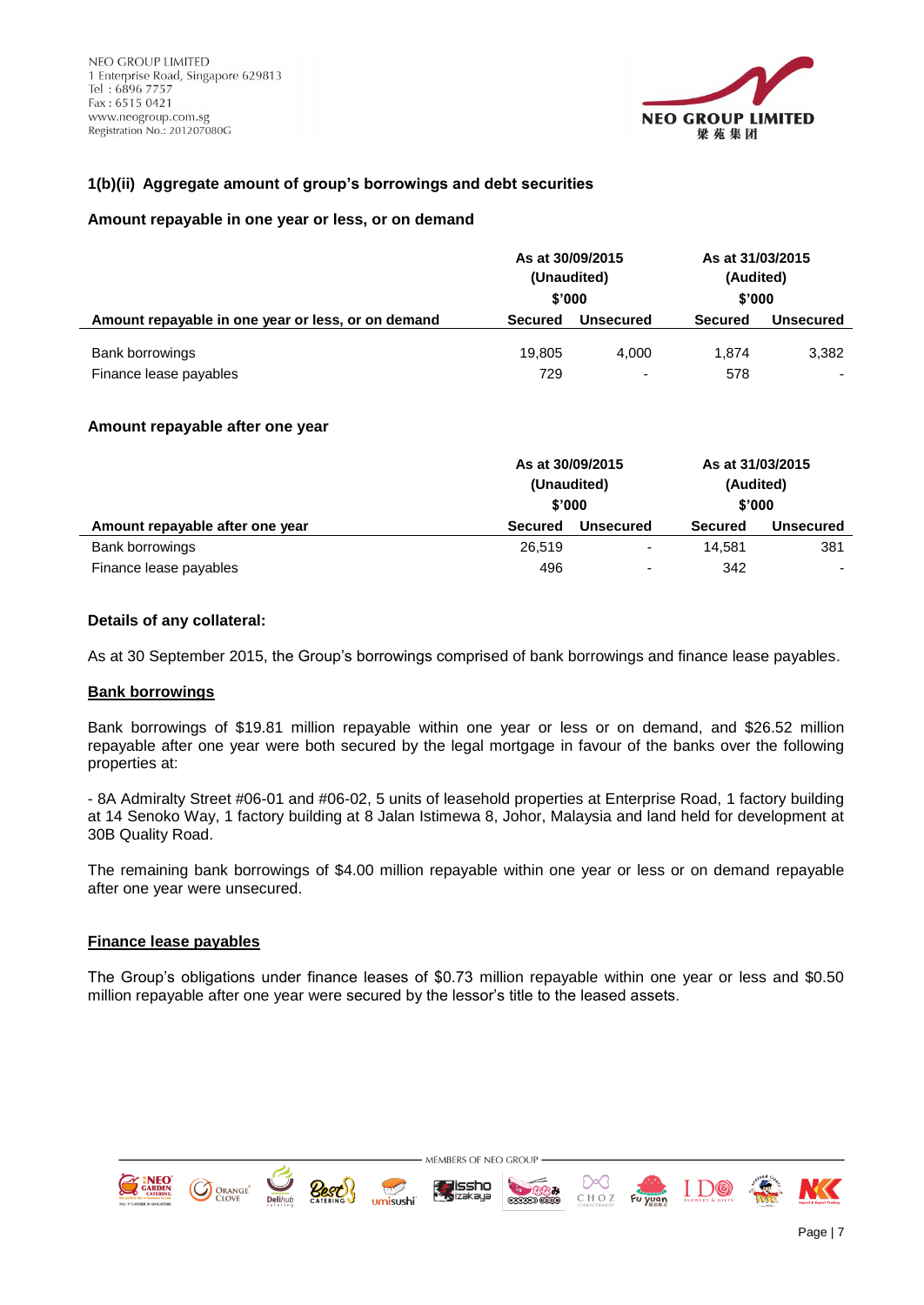

## **1(c) A statement of cash flows (for the group), together with a comparative statement for the corresponding period of the immediately preceding financial year.**

## **1(c) Consolidated Statement of Cash Flows**

|                                                                     | Group<br><b>Second Quarter Ended 30</b><br><b>September</b> |             | Group          | Six (6) Months Ended 30<br>September |  |
|---------------------------------------------------------------------|-------------------------------------------------------------|-------------|----------------|--------------------------------------|--|
|                                                                     | 2015                                                        | 2014        | 2015           | 2014                                 |  |
|                                                                     | (Unaudited)                                                 | (Unaudited) | (Unaudited)    | (Unaudited)                          |  |
|                                                                     | \$'000                                                      | \$'000      | \$'000         | \$'000                               |  |
| <b>Operating activities</b>                                         |                                                             |             |                |                                      |  |
| Profit before income tax                                            | 8                                                           | 1,905       | 236            | 1,782                                |  |
| Adjustments for:                                                    |                                                             |             |                |                                      |  |
| Allowance for impairment loss on third parties trade<br>receivables |                                                             | (13)        |                | (13)                                 |  |
| Depreciation and amortisation expenses                              | 1,629                                                       | 910         | 2,983          | 1,634                                |  |
| Gain on disposal of asset classified as held for sale               |                                                             |             | (672)          |                                      |  |
| Bad third parties trade receivables written-back                    |                                                             | 1           |                | $\mathbf{1}$                         |  |
| Interest expense                                                    | 458                                                         | 94          | 625            | 160                                  |  |
| Interest income                                                     | (2)                                                         | (3)         | (3)            | (9)                                  |  |
| (Gain)/Loss on disposal of property, plant and<br>equipment         |                                                             | (456)       | 5              | (456)                                |  |
| Plant and equipment written off                                     |                                                             | 12          | 3              | 24                                   |  |
| Dividend income                                                     | (11)                                                        | (11)        | (18)           | (34)                                 |  |
| Operating cash flows before working capital<br>changes              | 2,082                                                       | 2,439       | 3,159          | 3,089                                |  |
| Working capital changes:                                            |                                                             |             |                |                                      |  |
| Inventories                                                         | (1, 533)                                                    | (424)       | (658)          | (659)                                |  |
| Trade and other receivables                                         | (3,790)                                                     | (2,316)     | (3, 131)       | (3,001)                              |  |
| Prepayments                                                         | (93)                                                        | 37          | 190            | 95                                   |  |
| Trade and other payables                                            | 3,444                                                       | 3,957       | (140)          | 5,025                                |  |
| Provisions                                                          |                                                             | 26          | $\blacksquare$ | 75                                   |  |
| Cash generated from/(absorbed by) operations                        | 110                                                         | 3,721       | (580)          | 4,624                                |  |
| Income taxes paid                                                   | (719)                                                       | (390)       | (720)          | (1,054)                              |  |
| Net cash (used in) / from operating activities                      | (609)                                                       | 3,331       | (1,300)        | 3,570                                |  |
| <b>Investing activities</b>                                         |                                                             |             |                |                                      |  |
| Acquisitions of subsidiaries, net of cash acquired                  |                                                             |             | (6, 547)       |                                      |  |
| Purchase of property, plant and equipment                           | (1,052)                                                     | (5,239)     | (2, 236)       | (6,984)                              |  |
| Purchase of intangible assets                                       | (4)                                                         | (6)         | (21)           | (151)                                |  |
| Proceeds from disposal of asset classified as held<br>for sale      |                                                             | 901         | 1,460          | 901                                  |  |
| Interest received                                                   | $\overline{2}$                                              | 9           | 3              | 9                                    |  |
| Dividend income                                                     | 11                                                          | 11          | 18             | 34                                   |  |
| Net cash used in investing activities                               | (1,043)                                                     | (4, 324)    | (7, 323)       | (6, 191)                             |  |



- MEMBERS OF NEO GROUP **fysissho**<br>Mizakaya

umisushi





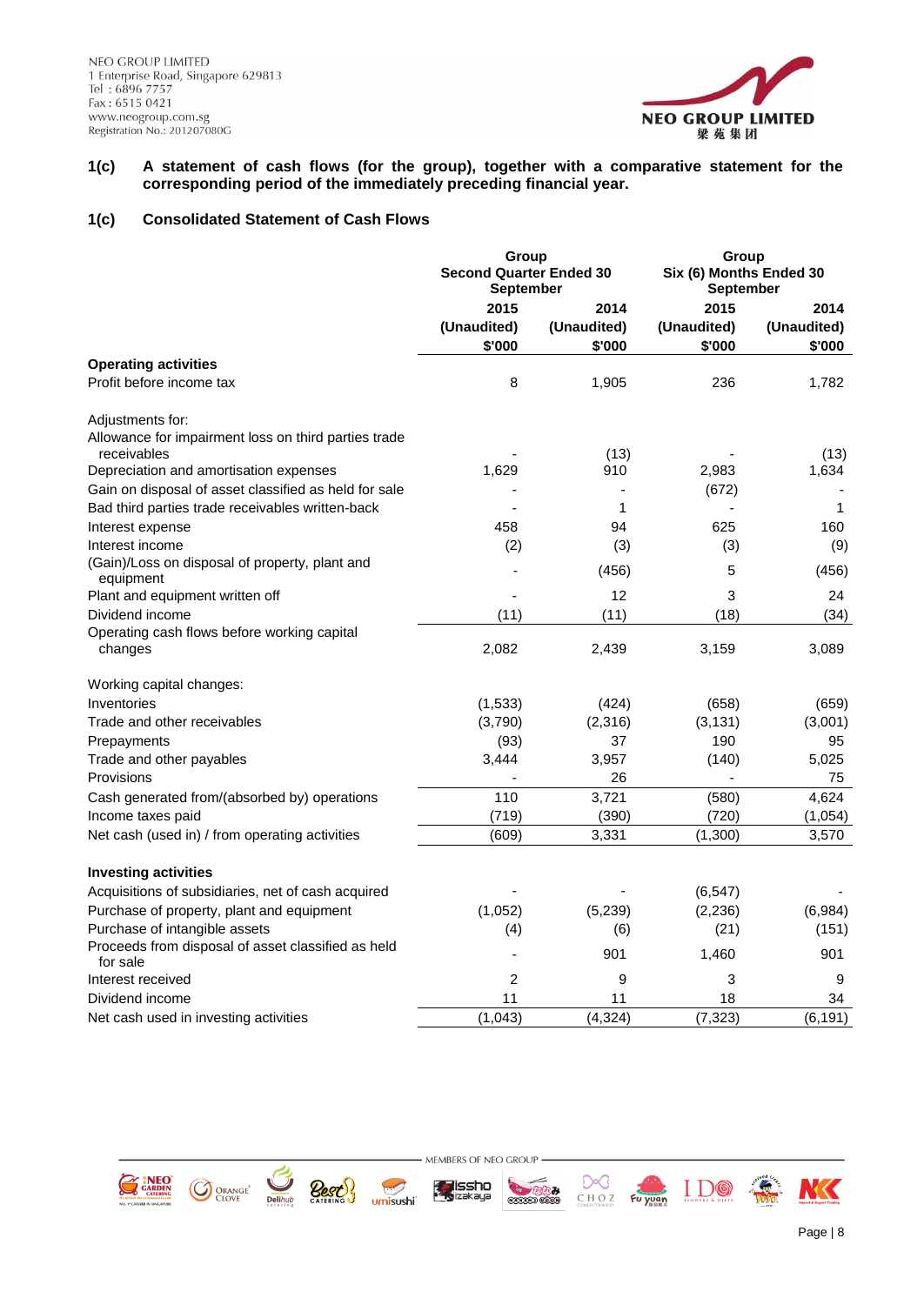NEO GROUP LIMITED 1 Enterprise Road, Singapore 629813<br>Tel: 6896 7757<br>Fax: 6515 0421 www.neogroup.com.sg<br>Registration No.: 201207080G



|                                                                         | Group                                              |             | Group                                       |             |  |
|-------------------------------------------------------------------------|----------------------------------------------------|-------------|---------------------------------------------|-------------|--|
|                                                                         | <b>Second Quarter Ended 30</b><br><b>September</b> |             | Six (6) Months Ended 30<br><b>September</b> |             |  |
|                                                                         | 2015                                               | 2014        | 2015                                        | 2014        |  |
|                                                                         | (Unaudited)                                        | (Unaudited) | (Unaudited)                                 | (Unaudited) |  |
|                                                                         | \$'000                                             | \$'000      | \$'000                                      | \$'000      |  |
| <b>Financing activities</b>                                             |                                                    |             |                                             |             |  |
| Drawdown of bank borrowings                                             | 12,800                                             | 2,000       | 23,800                                      | 4,000       |  |
| Repayment of bank borrowings                                            | (8,906)                                            | (1,231)     | (11,740)                                    | (1,551)     |  |
| Repayment of finance lease payables                                     | (466)                                              | 869         | (745)                                       | 771         |  |
| Dividends paid                                                          | (1,523)                                            | (2, 174)    | (1,523)                                     | (2, 174)    |  |
| Interest paid                                                           | (443)                                              | (94)        | (606)                                       | (160)       |  |
| Net cash from / (used in) financing activities                          | 1,462                                              | (630)       | 9,186                                       | 886         |  |
| Net change in cash and cash equivalents                                 | (190)                                              | (1,624)     | 563                                         | (1,735)     |  |
| Effect of foreign exchange rate changes on cash<br>and cash equivalents | (1)                                                |             | (1)                                         |             |  |
| Cash and cash equivalents at beginning of financial<br>period           | 8,312                                              | 8,298       | 7,559                                       | 8,409       |  |
| Cash and cash equivalents at end of financial<br>period                 | 8,121                                              | 6,674       | 8,121                                       | 6,674       |  |

# **Cash and cash equivalents comprise:**

|                                                                       | Group                     |                           |
|-----------------------------------------------------------------------|---------------------------|---------------------------|
|                                                                       | As at                     |                           |
|                                                                       | 30/09/2015<br>(Unaudited) | 30/09/2014<br>(Unaudited) |
|                                                                       | \$'000                    | \$'000                    |
| Cash on hand and at bank                                              | 8,121                     | 6,674                     |
| Fixed deposits                                                        | 41                        | 51                        |
| Cash and cash equivalents as per statement of financial position      | 8,162                     | 6,725                     |
| Less: Fixed deposits pledged                                          | (41)                      | (51)                      |
| Cash and cash equivalents as per consolidated statement of cash flows | 8,121                     | 6,674                     |















NK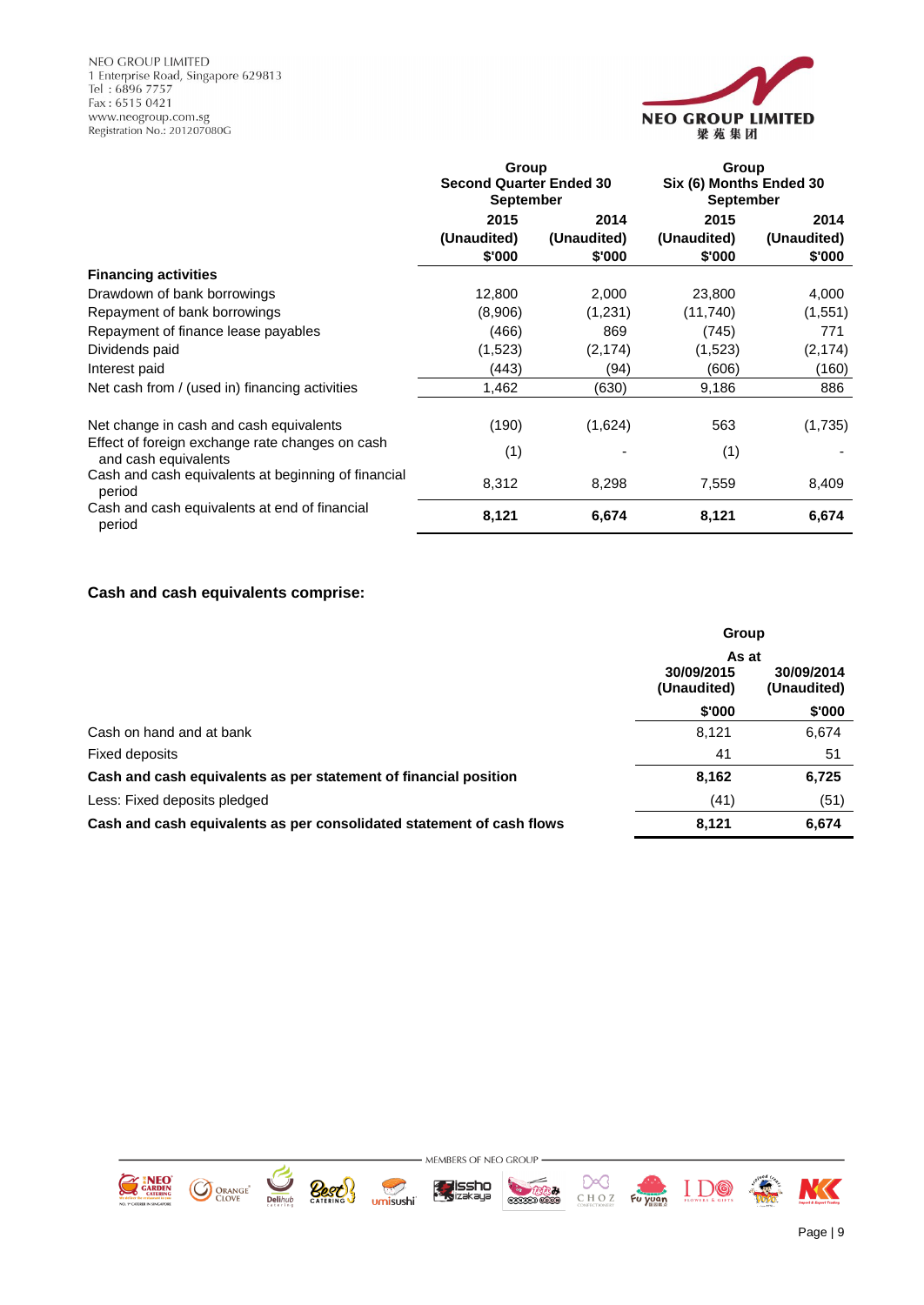**NEO GROUP LIMITED** 1 Enterprise Road, Singapore 629813 Tel: 6896 7757 Fax: 6515 0421 www.neogroup.com.sg Registration No.: 201207080G



**1(d)(i) A statement (for the issuer and group) showing either (i) all changes in equity or (ii) changes in equity other than those arising from capitalisation issues and distributions to shareholders, together with a comparative statement for the corresponding period of the immediately preceding financial year**

### **1(d)(i) Statements of Changes in Equity**

| Group                                                                                                 |              |               | <b>Fair value</b>        | Foreign<br>currency |                 | <b>Total equity</b><br>attributable<br>to owners | Non-        |              |
|-------------------------------------------------------------------------------------------------------|--------------|---------------|--------------------------|---------------------|-----------------|--------------------------------------------------|-------------|--------------|
|                                                                                                       | <b>Share</b> | <b>Merger</b> | adjustment               | translation         | <b>Retained</b> | of the                                           | controlling | <b>Total</b> |
|                                                                                                       | capital      | reserves      | account                  | reserves            | earnings        | parent                                           | interests   | equity       |
|                                                                                                       | \$'000       | \$'000        | \$'000                   | \$'000              | \$'000          | \$'000                                           | \$'000      | \$'000       |
| Balance at 1 April 2015                                                                               | 6,399        | (326)         | (230)                    |                     | 18,336          | 24,179                                           |             | 24,179       |
| Profit/(Loss) for the financial period                                                                |              |               |                          |                     | 192             | 192                                              | (51)        | 141          |
| Other comprehensive income:<br>Exchange differences arising from translation of foreign<br>operations |              |               |                          | 22                  |                 | 22                                               | 18          | 40           |
| Total comprehensive income for the financial period                                                   |              |               |                          | 22                  | 192             | 214                                              | (33)        | 181          |
| Transactions with non-controlling interests                                                           |              |               |                          |                     |                 |                                                  |             |              |
| Acquisition of subsidiaries                                                                           | 900          |               | $\overline{\phantom{a}}$ |                     |                 | 900                                              | 2,573       | 3,473        |
| Total transactions with non-controlling interests                                                     | 900          |               |                          |                     |                 | 900                                              | 2,573       | 3,473        |
| Balance at 30 June 2015                                                                               | 7,299        | (326)         | (230)                    | 22                  | 18,528          | 25,293                                           | 2,540       | 27,833       |
| Profit/(Loss) for the financial period                                                                |              |               |                          |                     | 73              | 73                                               | (422)       | (349)        |
| Other comprehensive income:<br>Exchange differences arising from translation of foreign               |              |               |                          |                     |                 |                                                  |             |              |
| operations                                                                                            |              |               |                          | 262                 |                 | 262                                              | 215         | 477          |
| Total comprehensive income for the financial period                                                   |              |               | MEMBERS OF NEO GROU      | 262                 | 73              | 335                                              | (207)       | 128          |
| <b>ORANGE</b><br><b>CLOVE</b><br><b>Delihub</b>                                                       | nisushi      |               |                          | CHOZ                | Fu <u>yuan</u>  |                                                  |             |              |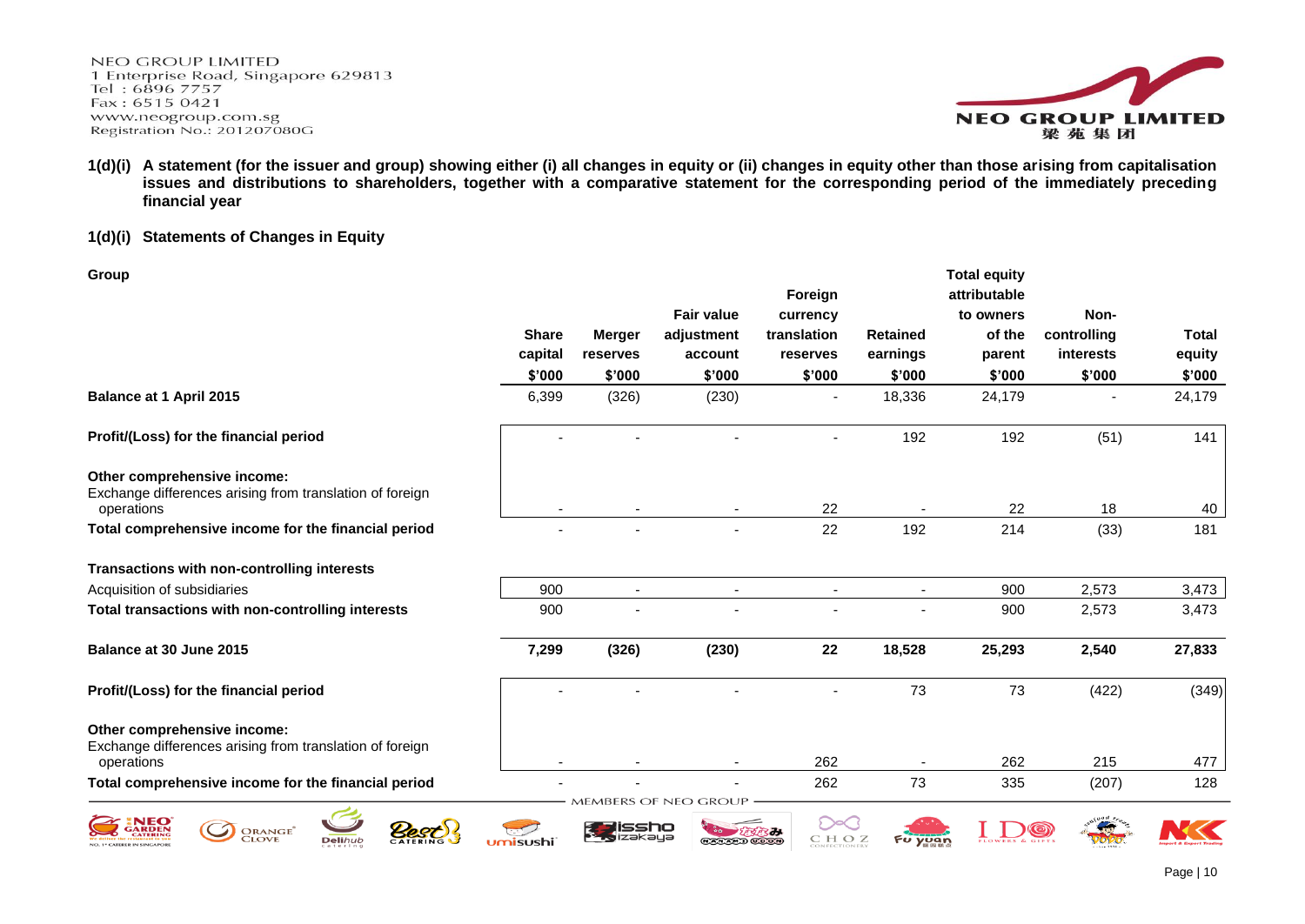**NEO GROUP LIMITED** The University Road, Singapore 629813<br>Tel: 6896 7757 Fax: 6515 0421 www.neogroup.com.sg<br>Registration No.: 201207080G



| Group                                        |                                   |                                     |                                                      |                                                          |                                       | <b>Total equity</b>                                     |                                            |                                  |
|----------------------------------------------|-----------------------------------|-------------------------------------|------------------------------------------------------|----------------------------------------------------------|---------------------------------------|---------------------------------------------------------|--------------------------------------------|----------------------------------|
|                                              | <b>Share</b><br>capital<br>\$'000 | <b>Merger</b><br>reserves<br>\$'000 | <b>Fair value</b><br>adjustment<br>account<br>\$'000 | Foreign<br>currency<br>translation<br>reserves<br>\$'000 | <b>Retained</b><br>earnings<br>\$'000 | attributable<br>to owners<br>of the<br>parent<br>\$'000 | Non-<br>controlling<br>interests<br>\$'000 | <b>Total</b><br>equity<br>\$'000 |
| Distribution to owners of the parent:        |                                   |                                     |                                                      |                                                          |                                       |                                                         |                                            |                                  |
| <b>Dividends</b>                             | $\overline{\phantom{0}}$          | $\overline{\phantom{a}}$            |                                                      |                                                          | (1,523)                               | (1,523)                                                 |                                            | (1,523)                          |
| Total transactions with owners of the parent | $\overline{\phantom{0}}$          | ۰                                   | $\overline{\phantom{a}}$                             | $\overline{\phantom{a}}$                                 | (1,523)                               | (1,523)                                                 | $\overline{\phantom{a}}$                   | (1,523)                          |
| <b>Balance at 30 September 2015</b>          | 7,299                             | (326)                               | (230)                                                | 284                                                      | 17.078                                | 24.105                                                  | 2,333                                      | 26,438                           |

| Group                                               | <b>Share</b><br>capital<br>\$'000 | Merger<br>reserves<br>\$'000 | <b>Fair value</b><br>adjustment<br>account<br>\$'000 | Foreign<br>currency<br>translation<br><b>reserves</b><br>\$'000 | <b>Retained</b><br>earnings<br>\$'000 | <b>Total equity</b><br>attributable<br>to owners<br>of the<br>parent<br>\$'000 |
|-----------------------------------------------------|-----------------------------------|------------------------------|------------------------------------------------------|-----------------------------------------------------------------|---------------------------------------|--------------------------------------------------------------------------------|
| <b>Balance at 1 April 2014</b>                      | 6,399                             | (326)                        | (207)                                                |                                                                 | 16,708                                | 22,575                                                                         |
| Loss for the financial period                       | -                                 |                              | ٠                                                    | ٠                                                               | (138)                                 | (138)                                                                          |
| Total comprehensive income for the financial period |                                   |                              | $\overline{\phantom{a}}$                             | ۰                                                               | (138)                                 | (138)                                                                          |
| Distribution to owners of the parent:               |                                   |                              |                                                      |                                                                 |                                       |                                                                                |
| <b>Dividends</b>                                    | $\overline{\phantom{0}}$          |                              | -                                                    | ٠                                                               | (2, 174)                              | (2, 174)                                                                       |
| Total transactions with owners of the parent        | ٠                                 |                              | ٠                                                    | ۰                                                               | (2, 174)                              | (2, 174)                                                                       |
| Balance at 31 March 2015                            | 6,399                             | (326)                        | (207)                                                | ۰                                                               | 14,396                                | 20,263                                                                         |

- MEMBERS OF NEO GROUP -



















 $\sqrt{2}$ 

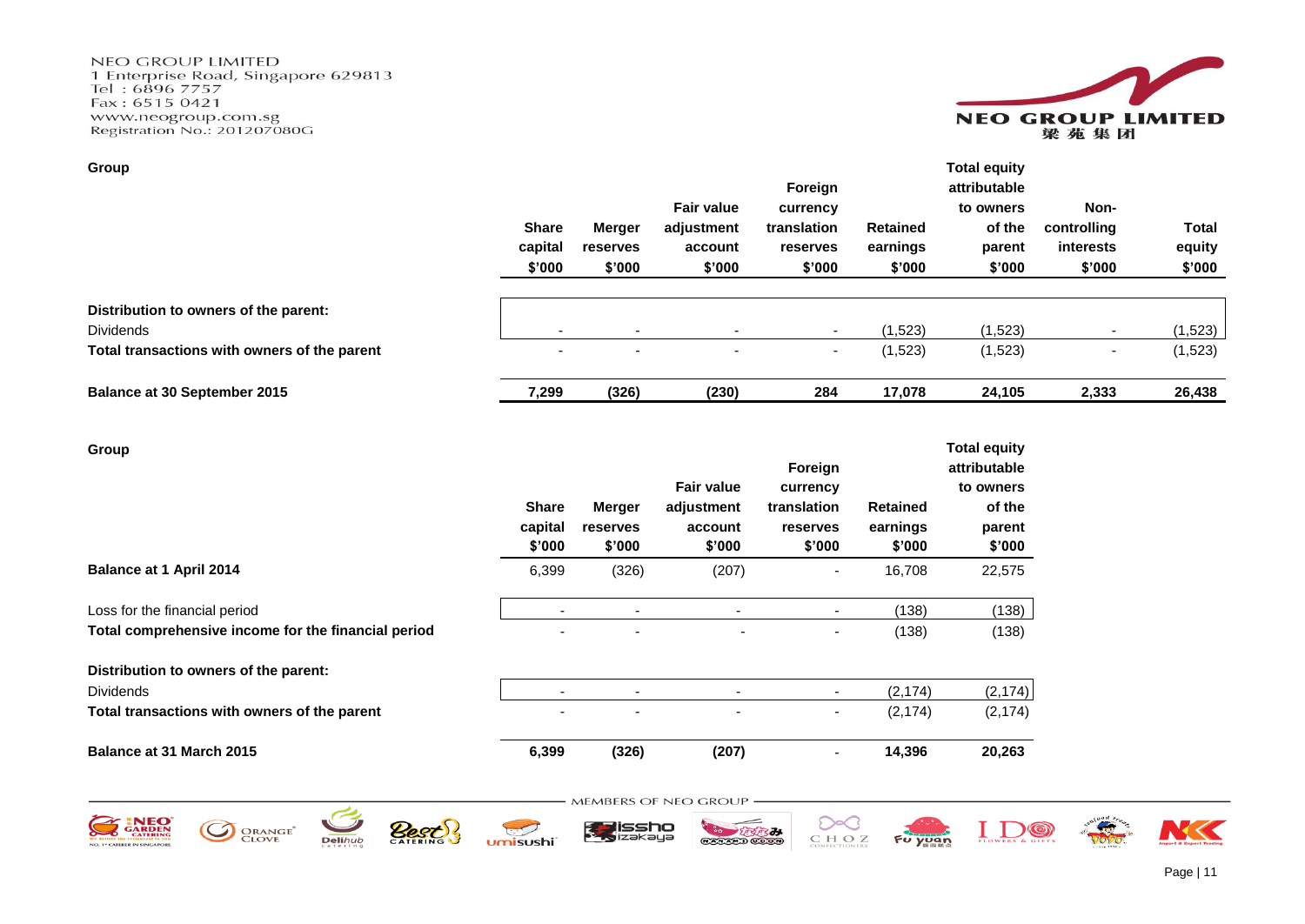**NEO GROUP LIMITED** The University Road, Singapore 629813<br>Tel: 6896 7757 Fax: 6515 0421 www.neogroup.com.sg<br>Registration No.: 201207080G



| Group                                               |                          |                          |                          |                          |                 | <b>Total equity</b> |
|-----------------------------------------------------|--------------------------|--------------------------|--------------------------|--------------------------|-----------------|---------------------|
|                                                     |                          |                          |                          | Foreign                  |                 | attributable        |
|                                                     |                          |                          | <b>Fair value</b>        | currency                 |                 | to owners           |
|                                                     | <b>Share</b>             | Merger                   | adjustment               | translation              | <b>Retained</b> | of the              |
|                                                     | capital                  | <b>reserves</b>          | account                  | reserves                 | earnings        | parent              |
|                                                     | \$'000                   | \$'000                   | \$'000                   | \$'000                   | \$'000          | \$'000              |
| Profit for the financial period                     |                          |                          |                          | $\overline{\phantom{a}}$ | 1,534           | 1,534               |
| Total comprehensive income for the financial period | $\overline{\phantom{a}}$ | $\overline{\phantom{a}}$ | ٠                        | $\overline{\phantom{a}}$ | 1,534           | 1,534               |
| Distribution to owners of the parent:               |                          |                          |                          |                          |                 |                     |
| <b>Dividends</b>                                    |                          | $\overline{\phantom{a}}$ | $\overline{\phantom{0}}$ | ۰.                       | (1, 512)        | (1, 512)            |
| Total transactions with owners of the parent        | $\overline{\phantom{a}}$ | $\overline{\phantom{a}}$ | $\overline{\phantom{a}}$ | $\blacksquare$           | (1,512)         | (1,512)             |
| <b>Balance at 30 September 2015</b>                 | 6,399                    | (326)                    | (207)                    |                          | 14,418          | 20,284              |

- MEMBERS OF NEO GROUP -



















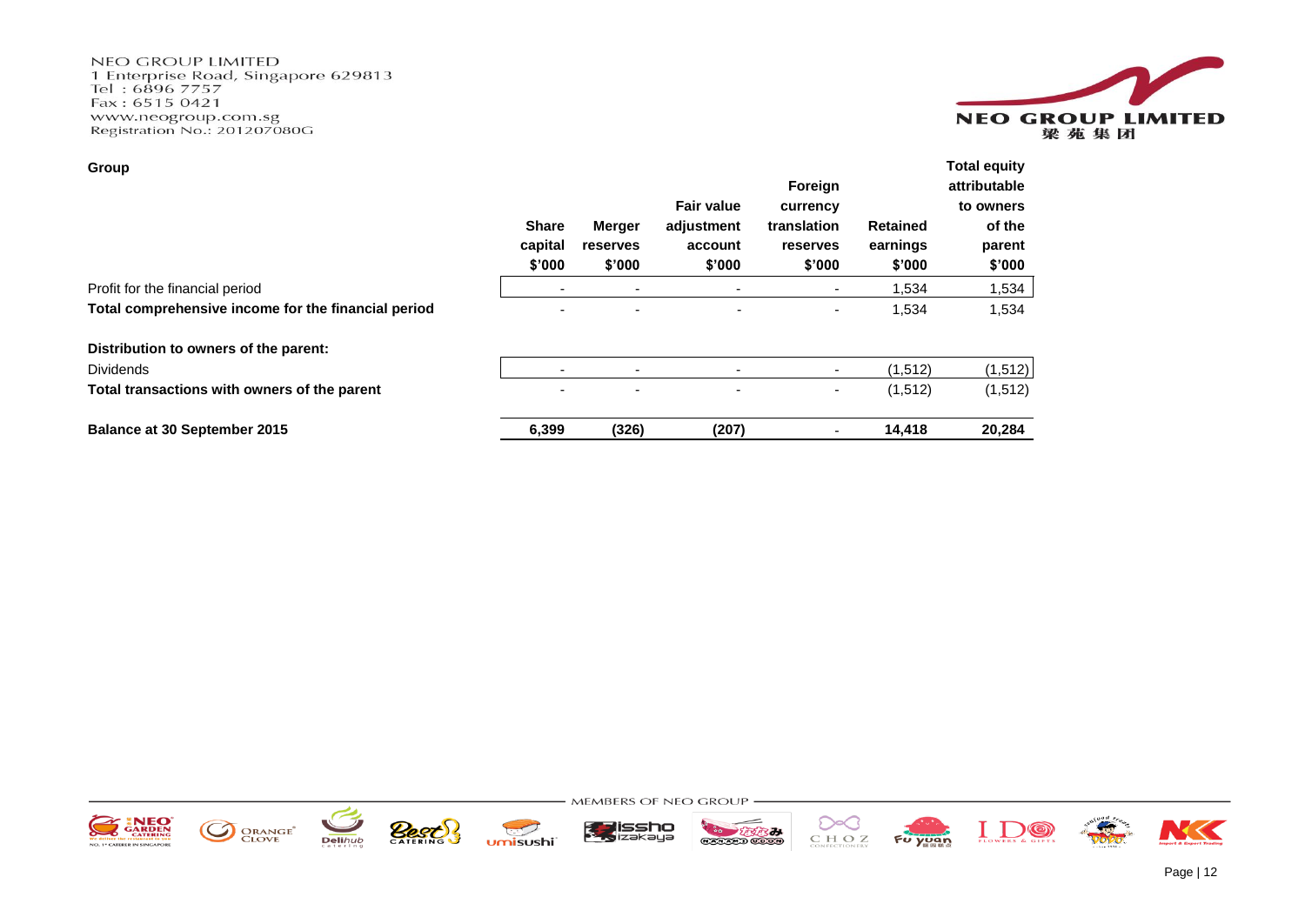NEO GROUP LIMITED 1 Enterprise Road, Singapore 629813<br>Tel: 6896 7757<br>Fax: 6515 0421 www.neogroup.com.sg<br>Registration No.: 201207080G



# **1(d)(i) Statements of Changes in Equity**

| Company                                                                               |                              | <b>Fair value</b>              |                          |                          | <b>Total equity</b> |
|---------------------------------------------------------------------------------------|------------------------------|--------------------------------|--------------------------|--------------------------|---------------------|
|                                                                                       | <b>Share</b>                 | adjustment                     |                          | <b>Retained</b>          | attributable        |
|                                                                                       | capital                      |                                | account                  | earnings                 | to owners           |
|                                                                                       | \$'000                       |                                | \$'000                   | \$'000                   | \$'000              |
| Balance at 1 April 2015                                                               | 6,399                        |                                | (230)                    | 3,554                    | 9,723               |
| Loss for the financial period                                                         |                              |                                |                          | (337)                    | (337)               |
| Total comprehensive income for the financial period                                   |                              |                                |                          | (337)                    | (337)               |
| <b>Transactions with owners:</b>                                                      |                              |                                |                          |                          |                     |
| Share issued for acquisition of subsidiaries                                          | 900                          |                                | $\overline{\phantom{a}}$ |                          | 900                 |
| <b>Total transactions with owners</b>                                                 | 900                          |                                | $\overline{\phantom{a}}$ | $\overline{\phantom{a}}$ | 900                 |
| Balance at 30 June 2015                                                               | 7,299                        |                                | (230)                    | 3,217                    | 10,286              |
| Loss for the financial period                                                         | $\overline{\phantom{a}}$     |                                | $\blacksquare$           | (262)                    | (262)               |
| Total comprehensive income for the financial period                                   |                              |                                |                          | (262)                    | (262)               |
| Distribution to owners of the parent:                                                 |                              |                                |                          |                          |                     |
| Dividends                                                                             |                              |                                |                          | (1, 523)                 | (1,523)             |
| Total transactions with owners of the parent<br><b>Balance at 30 September 2015</b>   |                              |                                |                          | (1,523)                  | (1,523)             |
|                                                                                       | 7,299                        |                                | (230)                    | (1, 432)                 | 8,501               |
| Company                                                                               |                              | <b>Fair value</b><br>adjustmen |                          |                          | <b>Total equity</b> |
|                                                                                       | <b>Share</b>                 | t                              |                          | <b>Retained</b>          | attributable        |
|                                                                                       | capital                      | account                        |                          | earnings                 | to owners           |
|                                                                                       | \$'000                       | \$'000                         |                          | \$'000                   | \$'000              |
| <b>Balance at 1 April 2014</b>                                                        | 6,399                        | (207)                          |                          | 2,741                    | 8,933               |
| Profit for the financial period                                                       | $\qquad \qquad \blacksquare$ | $\overline{\phantom{a}}$       |                          | 566                      | 566                 |
| Total comprehensive income for the financial<br>period                                |                              |                                |                          | 566                      | 566                 |
| Distribution to owners of the parent:                                                 |                              |                                |                          |                          |                     |
| Dividends                                                                             | $\qquad \qquad \blacksquare$ |                                |                          | (2, 174)                 | (2, 174)            |
| Total transactions with owners of the parent                                          |                              |                                |                          | (2, 174)                 | (2, 174)            |
| Balance at 30 June 2014                                                               | 6,399                        | (207)                          |                          | 1,133                    | 7,325               |
| Profit for the financial period                                                       | $\overline{\phantom{a}}$     |                                |                          | 1,523                    | 1,523               |
| Total comprehensive income for the financial<br>period                                |                              |                                |                          | 1,523                    | 1,523               |
| Distribution to owners of the parent:                                                 |                              |                                |                          |                          |                     |
| <b>Dividends</b>                                                                      | $\overline{\phantom{a}}$     |                                |                          | (1, 512)                 | (1, 512)            |
| Total transactions with owners of the parent                                          |                              |                                |                          | (1, 512)                 | (1, 512)            |
| Balance at 30 September 2014                                                          | 6,399                        | (207)                          |                          | 1,144                    | 7,336               |
|                                                                                       | MEMBERS OF NEO GROUP         |                                |                          |                          |                     |
| IΕO<br>issho<br>ORANGE <sup>®</sup><br>Clove<br>zəkəya<br><b>Deli</b> hut<br>umisushi |                              | CHOZ                           | Fu yuan                  |                          |                     |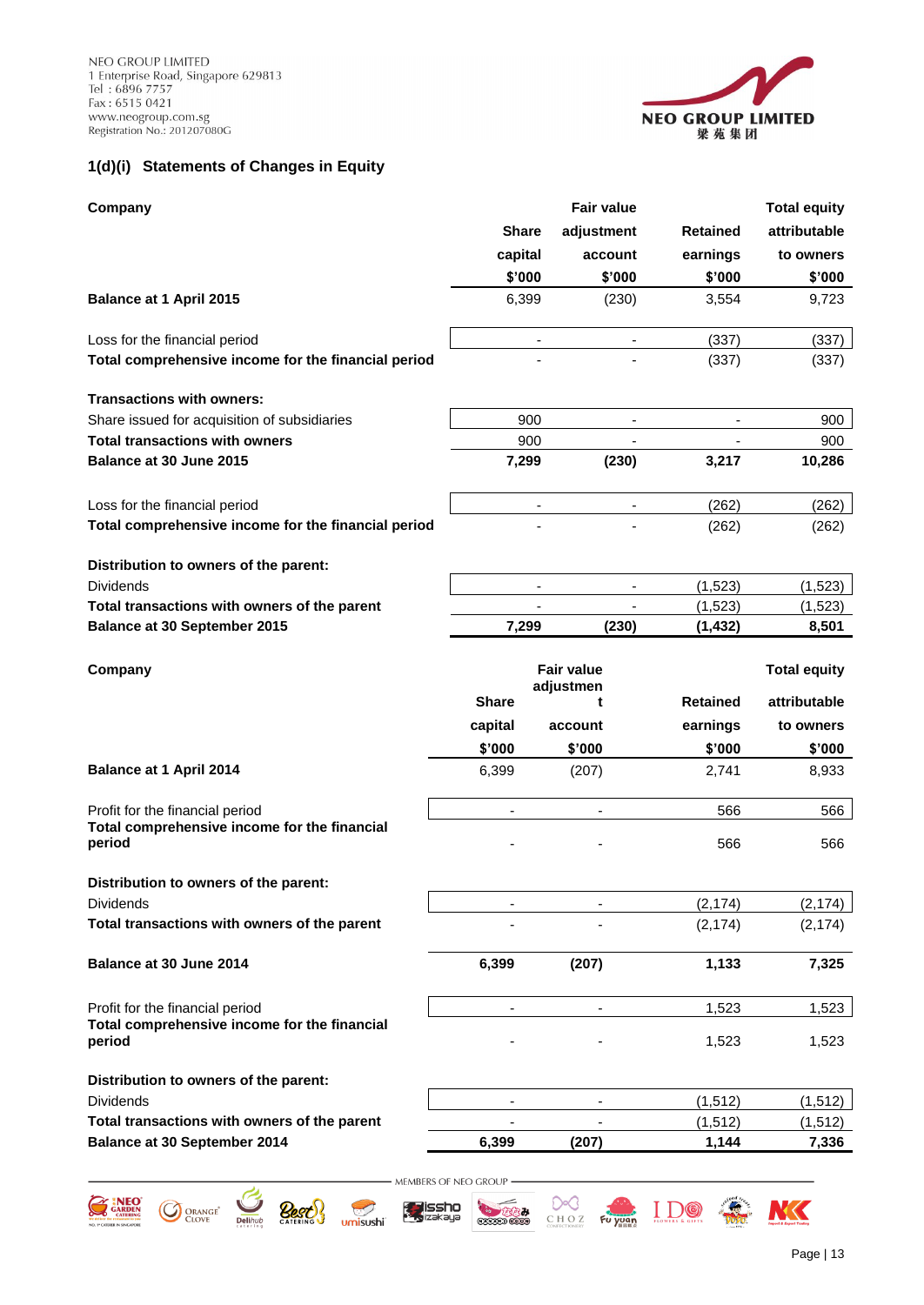

**1(d)(ii) Details of any changes in the company's share capital arising from rights issue, bonus issue, share buy-backs, exercise of share options or warrants, conversion of other issues of equity securities, issue of shares for cash or as consideration for acquisition or for any other purpose since the end of the previous period reported on. State also the number of shares that may be issued on conversion of all the outstanding convertibles as at the end of the current financial period reported on and as at the end of the corresponding period of the immediately preceding financial year.**

|                                                                                                   | Number of<br>Ordinary<br><b>Shares</b> | <b>Issued and</b><br>Paid-up |
|---------------------------------------------------------------------------------------------------|----------------------------------------|------------------------------|
| Balance at 1 April 2015                                                                           | 144,000,000                            | 6,399,133                    |
| Issue of ordinary shares pursuant to the completion of the Thong Siek Acquisition in<br>June 2015 | 1,000,000                              | 900,000                      |
| <b>Balance at 30 September 2015</b>                                                               | 145,000,000                            | 7,299,133                    |

As at 30 September 2015, the Company had an issued and paid-up share capital of S\$7,299,133 comprising 145,000,000 ordinary shares in issue. As at 30 September 2015, the Company did not have any outstanding options, warrants or other instrument convertible into securities of the Company. As at 30 September 2015, the Company did not hold any treasury shares.

## **1(d)(iii) To show the total number of issued shares excluding treasury shares as at the end of the current period and as at the end of the immediately preceding year.**

|                                                         | Company<br>As at |             |  |
|---------------------------------------------------------|------------------|-------------|--|
|                                                         | 30/09/2015       | 31/03/2015  |  |
| Total number of issued shares excluding treasury shares | 145.000.000      | 144,000,000 |  |

There were no treasury shares as at the end of the current period and as at the end of the immediately preceding year.

**1(d)(iv) A statement showing all sales, transfers, disposal, cancellation and/or use of treasury shares as at the end of the current financial period reported on.**

Not applicable

**2. Whether the figures have been audited or reviewed and in accordance with which auditing standard or practice.**

The figures have not been audited nor reviewed by the Company's auditors.

**3. Where the figures have been audited or reviewed, the auditors' report (including any qualifications or emphasis of a matter).**

> MEMBERS OF NEO GROUP lissh∩

**TESTS** 

**GENERAL COO** 

CHOZ

Not applicable

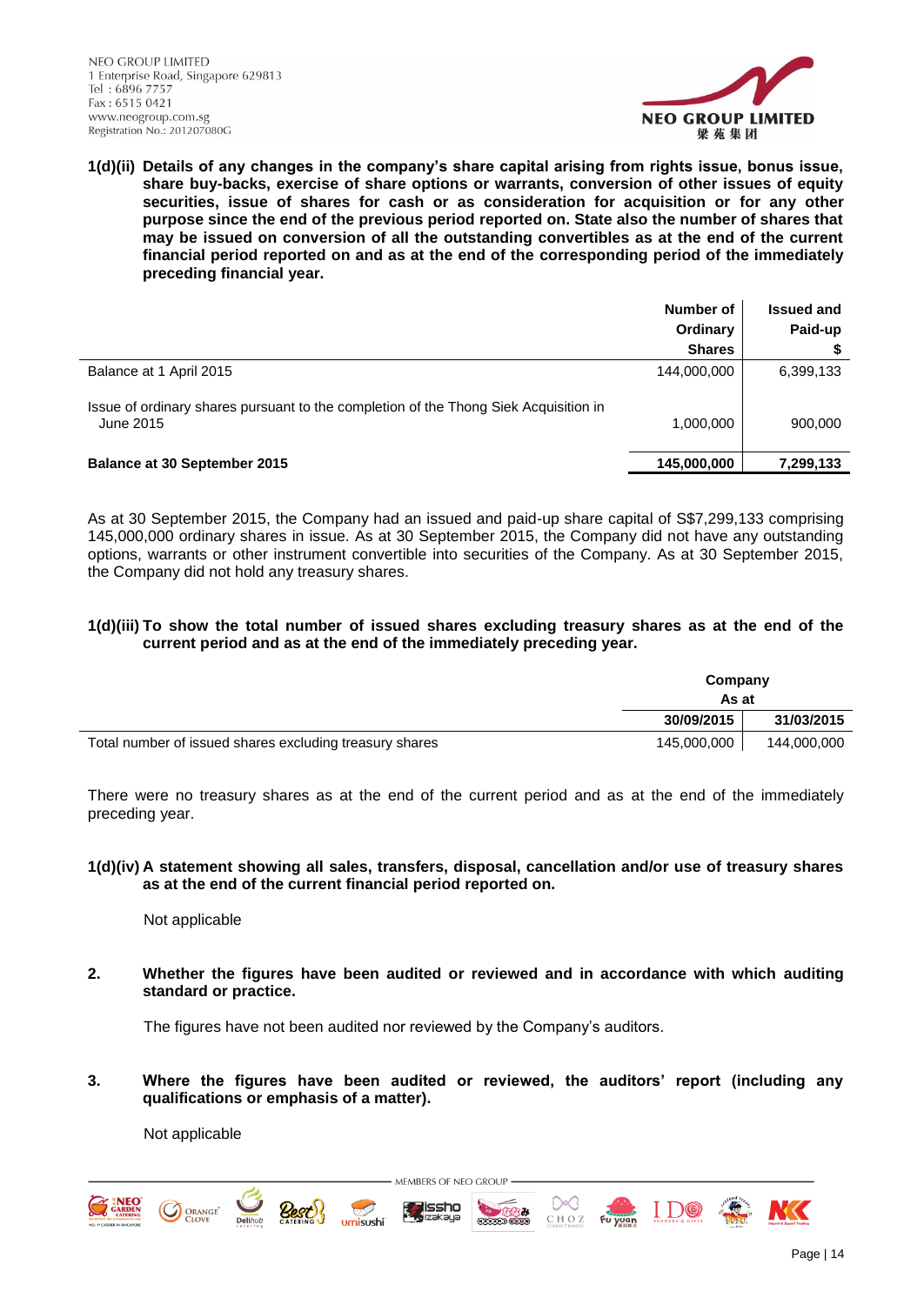

### **4. Whether the same accounting policies and methods of computation as in the issuer's most recently audited annual financial statements have been applied.**

The financial results for the current period have been prepared using the same accounting policies and methods of computation as presented in the Group's most recently audited financial statements for the financial year ended 31 March 2015.

### **5. If there were any changes in the accounting policies and methods of computation, including any required by an accounting standard, what has changed, as well as the reasons for, and the effect of, the change?**

The Group adopted a number of new standards, amendments to standards and interpretations that are effective for annual periods beginning on or after 1 April 2015. The adoptions of these new standards, amendments to standards and interpretations did not result in any significant impact on the financial statements of the Group.

## **6. Earnings per ordinary share of the company for the current period reported on and the corresponding period of the immediately preceding financial year, after deducting any provision for preference dividends.**

| Earnings per share ("EPS")<br>Group<br><b>Second Quarter Ended 30</b><br><b>September</b>                     |                     |                     | Group<br>Six (6) Months Ended 30<br><b>September</b> |                     |  |
|---------------------------------------------------------------------------------------------------------------|---------------------|---------------------|------------------------------------------------------|---------------------|--|
|                                                                                                               | 2015<br>(Unaudited) | 2014<br>(Unaudited) | 2015<br>(Unaudited)                                  | 2014<br>(Unaudited) |  |
| Profit attributable to owners of the parent<br>(S'000)                                                        | 73                  | 1.534               | 265                                                  | 1.396               |  |
| Weighted average number of ordinary<br>shares $(1)$                                                           | 144,606,557         | 144,000,000         | 144,606,557                                          | 144,000,000         |  |
| Basic and diluted EPS based on<br>actual/weighted average number of<br>ordinary shares (cents) <sup>(2)</sup> | 0.05                | 1.07                | 0.18                                                 | 0.97                |  |

### **Notes:**

- (1) Basic EPS is computed by dividing the profit attributable to owners of the parent in each financial period by the weighted average number of issued ordinary shares outstanding during the respective financial period. In June 2015, the Company issued 1,000,000 new ordinary shares in its capital pursuant to the Thong Siek Acquisition.
- (2) Diluted EPS is the same as the basic EPS for all the periods under review as the Company did not have any outstanding instruments convertible into rights to subscribe for, and options in respect of its ordinary shares during the respective financial periods.



O ORANGE<sup>®</sup>

umisushi





Page | 15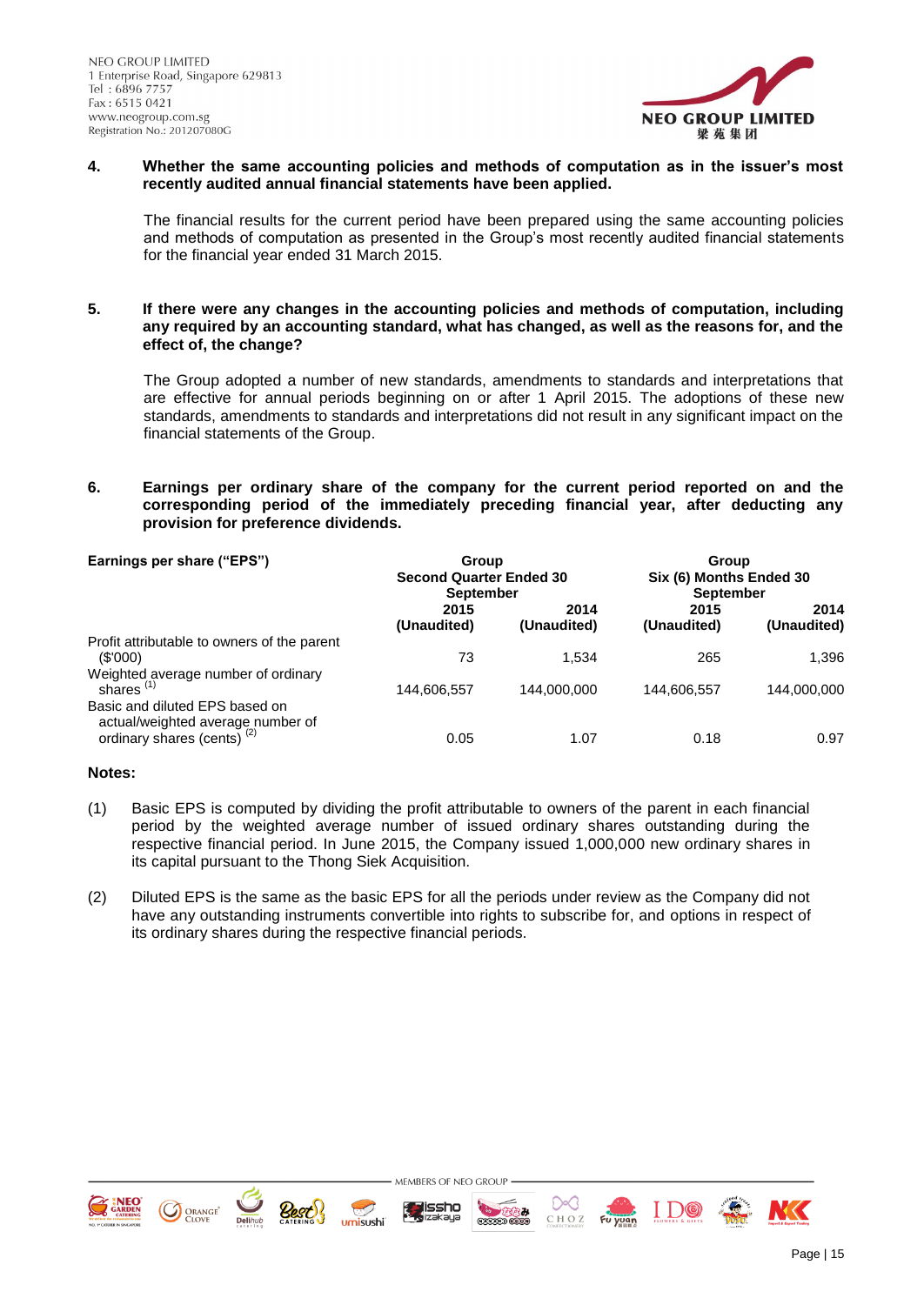

- **7. Net asset value (for the issuer and group) per ordinary share based on issued share capital of (a) current period reported on; and**
	- **(b) immediately preceding financial year**

| Net asset value ("NAV")        | <b>Group</b><br>As at    |             | Company<br>As at |             |
|--------------------------------|--------------------------|-------------|------------------|-------------|
|                                | 31/03/2015<br>30/09/2015 |             | 30/09/2015       | 31/03/2015  |
|                                | (Unaudited)              | (Audited)   | (Unaudited)      | (Audited)   |
| NAV (\$'000)                   | 26.438                   | 24.179      | 8.501            | 9,723       |
| Number of ordinary shares      | 145,000,000              | 144,000,000 | 145,000,000      | 144.000.000 |
| NAV per ordinary share (cents) | 18.23                    | 16.79       | 5.86             | 6.75        |

- **8. A review of the performance of the group, to the extent necessary for a reasonable understanding of the group's business. It must include a discussion of the following:**
	- **(a) any significant factors that affected the turnover, costs, and earnings of the group for the current financial period reported on, including (where applicable) seasonal or cyclical factors; and**
	- **(b) any material factors that affected the cash flow, working capital, assets or liabilities of the group during the current period reported on.**

#### **8(a) Review of Financial Performance**

#### **2Q2016 compared to 2Q2015**

#### Revenue

For the second quarter ended 30 September 2015 ("**2Q2016**"), the Group registered \$31.31 million in revenue as compared to \$16.58 million in the previous corresponding quarter ended 30 September 2014 ("**2Q2015**"). The increase was approximately \$14.73 million or 88.8%.

Food catering business revenue increased by \$3.73 million or 31.1% from \$12.02 million in 2Q2015 to \$15.76 million in 2Q2016. The increase was mainly attributable to effective marketing efforts of broadcast and print advertising, as well as promotions introduced to celebrate SG50 during 2Q2016.

Food retail business revenue increased marginally by \$0.05 million or 1.1% from \$4.46 million in 2Q2015 to \$4.51 million in 2Q2016. This was mainly attributable to the operating challenges in the F&B sector as well as the increasing variety of food choices in the Singapore market. The recent cases relating to infection of the Group B Streptococcus (GBS) bacteria and the prolonged spell of haze led to a drop in footfalls on the Group's outlets. However, this was partially mitigated by the growth in the delivery sales.

Food manufacturing business also contributed revenue of \$11.50 million in 2Q2016.

#### Other income

Other income was \$0.39 million in 2Q2016 as compared to \$0.80 million in 2Q2015. Other income decreased by \$0.41 million or 51.4% which mainly arose from a gain on disposal of property in 2Q2015 which did not recur.

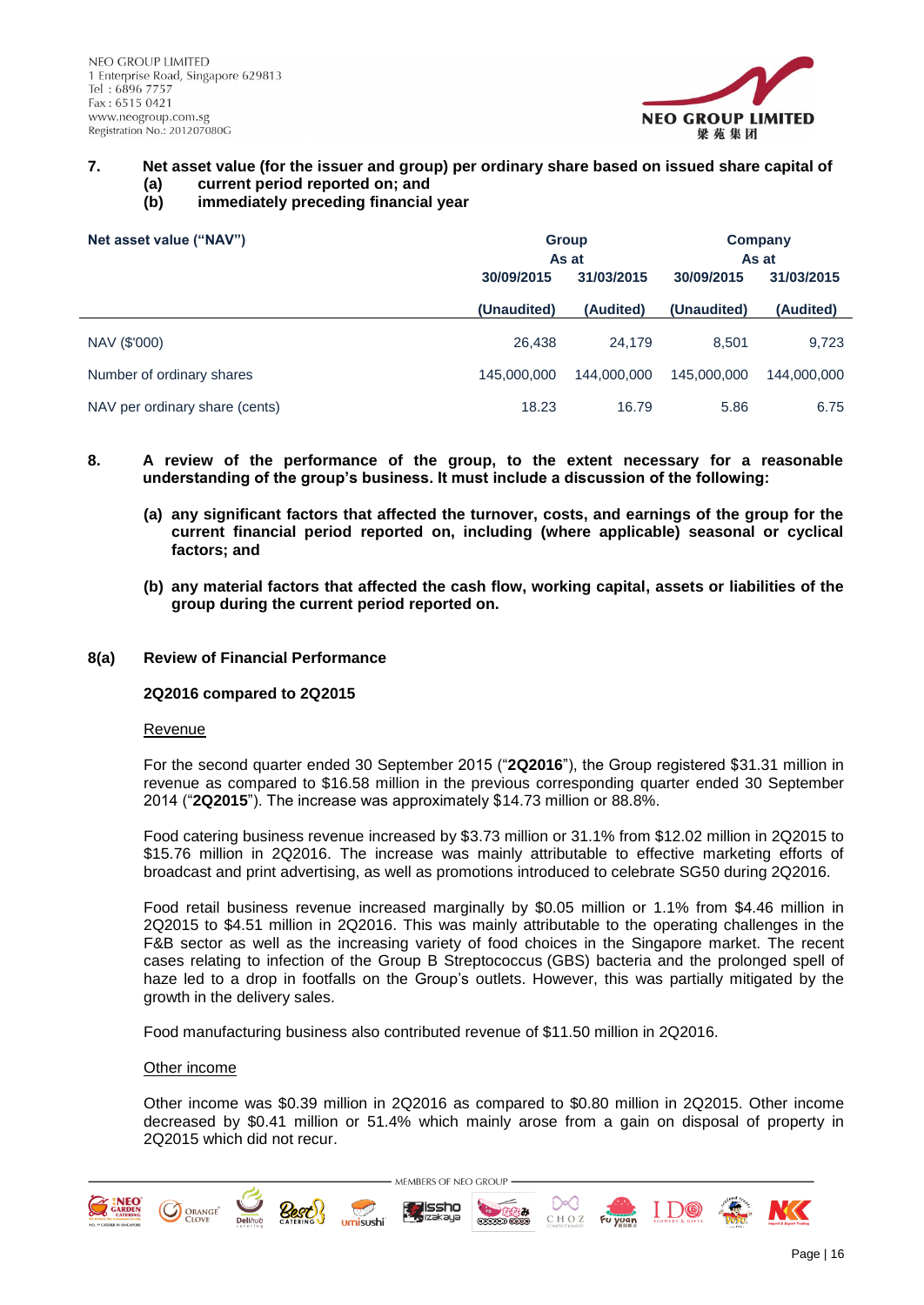

### Purchases and consumables used

Purchases and consumables used increased by \$7.20 million or 135.9% to \$12.51 million in 2Q2016 from \$5.31 million in 2Q2015. The increase was mainly due to the consolidation of costs incurred by the Group's newly acquired food manufacturing business.

The increase in food catering business's purchases and consumables used was generally in line with the increase in its revenue.

### Delivery expenses

Delivery expenses increased by \$0.49 million or 100.4% to \$0.99 million in 2Q2016 as compared to \$0.50 million in 2Q2015. The increase was mainly due to the consolidation of logistics expenses incurred by the Group's newly acquired food manufacturing business.

### Employee benefits expense

Employee benefits expense increased by \$3.85 million or 71.6% to \$9.22 million in 2Q2016 as compared to \$5.37 million in 2Q2015. This was mainly due to the consolidation of employee benefits expense from the Group's newly acquired food manufacturing business.

### Depreciation and amortisation expenses

Depreciation and amortisation expenses increased by \$0.72 million or 79.0% from \$0.91 million in 2Q2015 to \$1.63 million in 2Q2016. This was mainly attributable to the additions on renovation for leasehold properties at Enterprise Road and the acquisition of plant and machinery during 2Q2016.

#### Advertising expenses

Advertising expenses increased by \$1.16 million or 176.3% from \$0.65 million in 2Q2015 to \$1.81 million in 2Q2016. This was mainly due to expenses incurred for the various marketing promotional tools used to create a constant interaction with the targeted customers during 2Q2016.

#### Operating lease expenses

Operating lease expenses increased by \$0.59 million or 51.4% from \$1.14 million in 2Q2015 to \$1.73 million in 2Q2016. This was mainly due to the expenses incurred by the Group's newly acquired food manufacturing business.

#### **Utilities**

Utilities increased by approximately \$0.83 million or 254.4% from \$0.33 million in 2Q2015 to \$1.16 million in 2Q2016. The increase was mainly due to higher electricity tariff contract which was committed by the Group's newly acquired food manufacturing business.

#### Other expenses and finance costs

Other expenses increased by \$1.11 million or 85.5% from \$1.30 million in 2Q2015 to \$2.41 million in 2Q2016. This was largely attributable to the increase in professional and legal fees, courses and training expenses, credit card charges, low value assets items expensed off, IT expenses and the expenses incurred by the Group's newly acquired food manufacturing business.

Finance costs increased by approximately \$0.37 million or 387.2% from \$0.09 million in 2Q2015 to \$0.46 million in 2Q2016 mainly due to the increase in working capital loan to refinance the Group's newly acquired food manufacturing business with a cheaper bridging loan, and to fund the purchase of materials and consumables in 2Q2016.

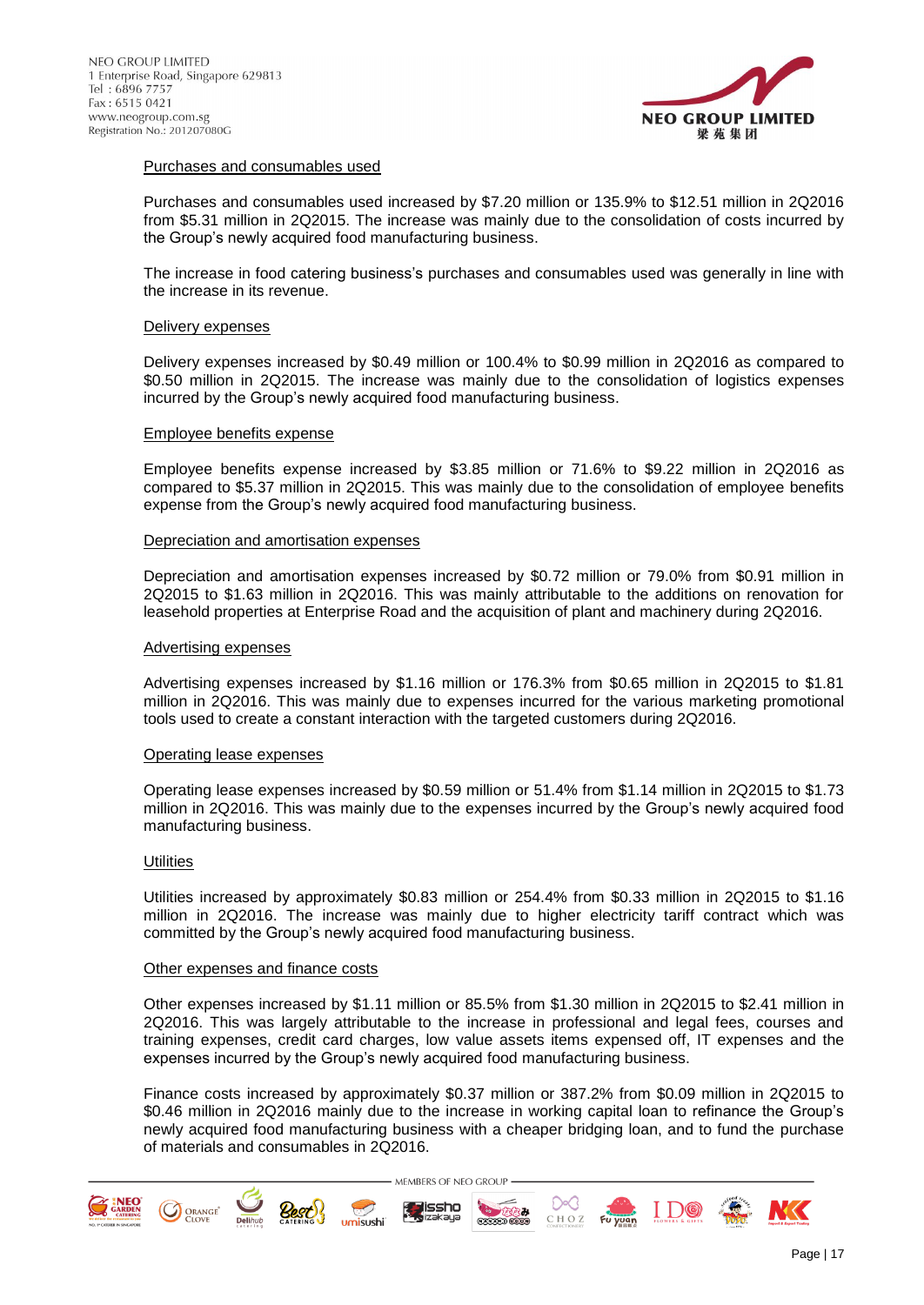

### Profit before income tax

The Group's profit before income tax decreased by \$1.90 million from a profit of \$1.91 million in 2Q2015 to \$8,000 in 2Q2016. The decrease in profit before income tax was mainly due to the increase in expenses, such as professional and legal fees, training expenses, IT expenses, and consolidation of the expenses from Group's newly acquired food manufacturing business and weak performance in food retail business.

#### Income tax expense

The income tax expense of the Group increased by \$0.01 million or 3.8% from \$0.37 million in 2Q2015 to \$0.36 million in 2Q2016 primarily due to income tax expense was not provided by nonprofitable businesses.

#### Loss for the financial period

As a result of the above, the food catering business remained profitable. However, the recent Group's newly acquired food manufacturing business remained loss making while the Group continues to finetune its business strategies and explore opportunities to capitalise on the Group's newly acquired food manufacturing business.

The Group's profit attributable to the owners of the parent decreased by \$1.46 million from \$1.53 million in 2Q2015 to \$0.07 million in 2Q2016, while the net loss attributable to non-controlling interests was \$0.42 million in 2Q2016.

### **1H2016 compared to 1H2015**

#### Revenue

For the six (6) months ended 30 September 2015 ("**1H2016"**), the Group's revenue increased by \$22.64 million or 77.0% to \$52.05 million as compared to \$29.41 million in the six (6) months ended 30 September 2014 ("**1H2015"**). The increase was mainly contributed by the Group's newly acquired food manufacturing business.

Food catering business revenue increased by \$6.64 million or 31.6% from \$21.0 million in 2Q2015 to \$27.6 million in 2Q2016. The increase was mainly attributable to effective marketing efforts of broadcast and print advertising, as well as promotions introduced to celebrate SG50.

Food retail business revenue increased marginally by \$0.67 million or 8.2% from \$8.22 million in 2Q2015 to \$8.90 million in 2Q2016. This was mainly attributable to the operating challenges in the F&B sector. The recent cases relating to infection of the Group B Streptococcus (GBS) bacteria and the prolonged spell of haze led to a drop in footfalls on the Group's outlets. However, this was partially mitigated by the growth in the delivery sales.

Food manufacturing business also contributed revenue of \$15.04 million in 1H2016.

#### Other income

**CO** ORANGE<sup>\*</sup>

Other income increased by \$0.26 million or 27.1% from \$0.95 million in 1H2015 to \$1.21 million in 1H2016. The increase was mainly due to the gain on disposal of property.

#### Purchases and consumables used

Purchases and consumables used increased by approximately \$10.65 million or 114.4% to \$19.95 million in 1H2016 from \$9.30 million in 1H2015. The increase was mainly due to the consolidation of costs incurred by the Group's newly acquired food manufacturing business.

**TESTS** 

**GERER COOP** 

CHOZ



iissho

umisushi

I D®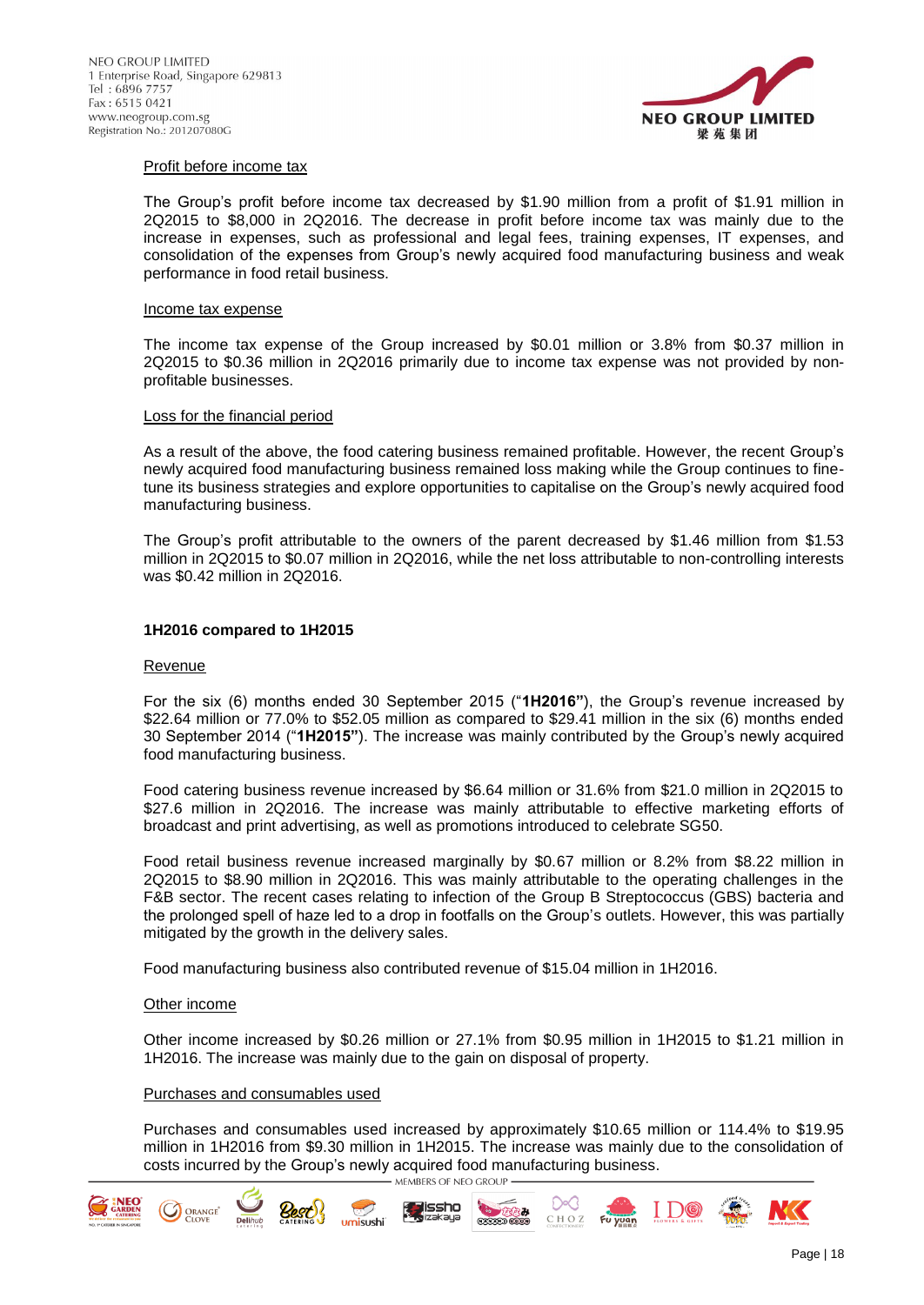

### Delivery expenses

Delivery expenses increased by \$0.80 million or 88.0% to \$1.71 million in 1H2016 as compared to \$0.91 million in 1H2015. The overall increase was due to the additional logistic expenses to support the increase in orders from food catering business and the delivery business in food retail, including the consolidation of logistics expenses incurred by the Group's newly acquired food manufacturing business.

#### Employee benefits expense

Employee benefits expense increased by \$5.40 million or 52.4% to \$15.70 million in 1H2016 as compared to \$10.30 million in 1H2015. This was mainly due to the consolidation of expenses from the Group's newly acquired food manufacturing business, as well as planned addition of headcounts in the various divisions to support the business integration.

### Depreciation and amortisation expenses

Depreciation and amortisation expenses increased by \$1.35 million or 82.6% from \$1.63 million in 1H2015 to \$2.98 million in 1H2016. This was mainly attributable to the renovation for leasehold properties at Enterprise Road and the acquisition of plant and machinery.

### Advertising expenses

Advertising expenses increased by \$1.43 million or 110.6% from \$1.30 million in 1H2015 to \$2.73 million in 1H2016. This was mainly due to overall expenses incurred for the various marketing promotional tools used to create a constant interaction with targeted customers, including the Group's newly acquired food manufacturing business during 1H2016.

#### Operating lease expenses

Operating lease expenses increased by \$0.82 million or 38.9% from \$2.12 million in 1H2015 to \$2.94 million in 1H2016. This was mainly due to the consolidation of lease expenses incurred by the Group's newly acquired food manufacturing business, and the new retail outlets.

### **Utilities**

Utilities increased by approximately \$1.17 million or 170.1% from \$0.68 million in 1H2015 to \$1.85 million in 1H2016. The increase was mainly due to a higher electricity tariff contract which was committed by the food manufacturing business.

#### Other expenses and finance costs

Other expenses increased by \$2.08 million or 84.0% from \$2.47 million in 1H2015 to \$4.55 million in 1H2016. This was largely attributable to the increase in professional and legal fees, courses and training expenses, credit card charges, low value assets items expensed off, IT expenses and the expenses incurred by the Group's newly acquired food manufacturing business.

Finance costs increased by \$0.47 million or 290.6% from \$0.16 million in 1H2015 to \$0.63 million in 1H2016 mainly due to the increase in working capital loan to refinance the Group's newly acquired food manufacturing business with a cheaper bridging loan, and to fund the purchase of materials and consumables.

### Profit before income tax

**CO** ORANGE<sup>\*</sup>

The Group's profit before income tax decreased by \$1.54 million from \$1.78 million in 1H2015 to \$0.24 million in 1H2016. The decrease in profit before income tax was mainly due to the increase in professional and legal fees incurred for the merger and acquisition transactions, training expenses, IT - MEMBERS OF NEO GROUP

**TREE** 

**GERER COOP** 

CHOZ

Fu yuan

lissh∩

umisushi





I DC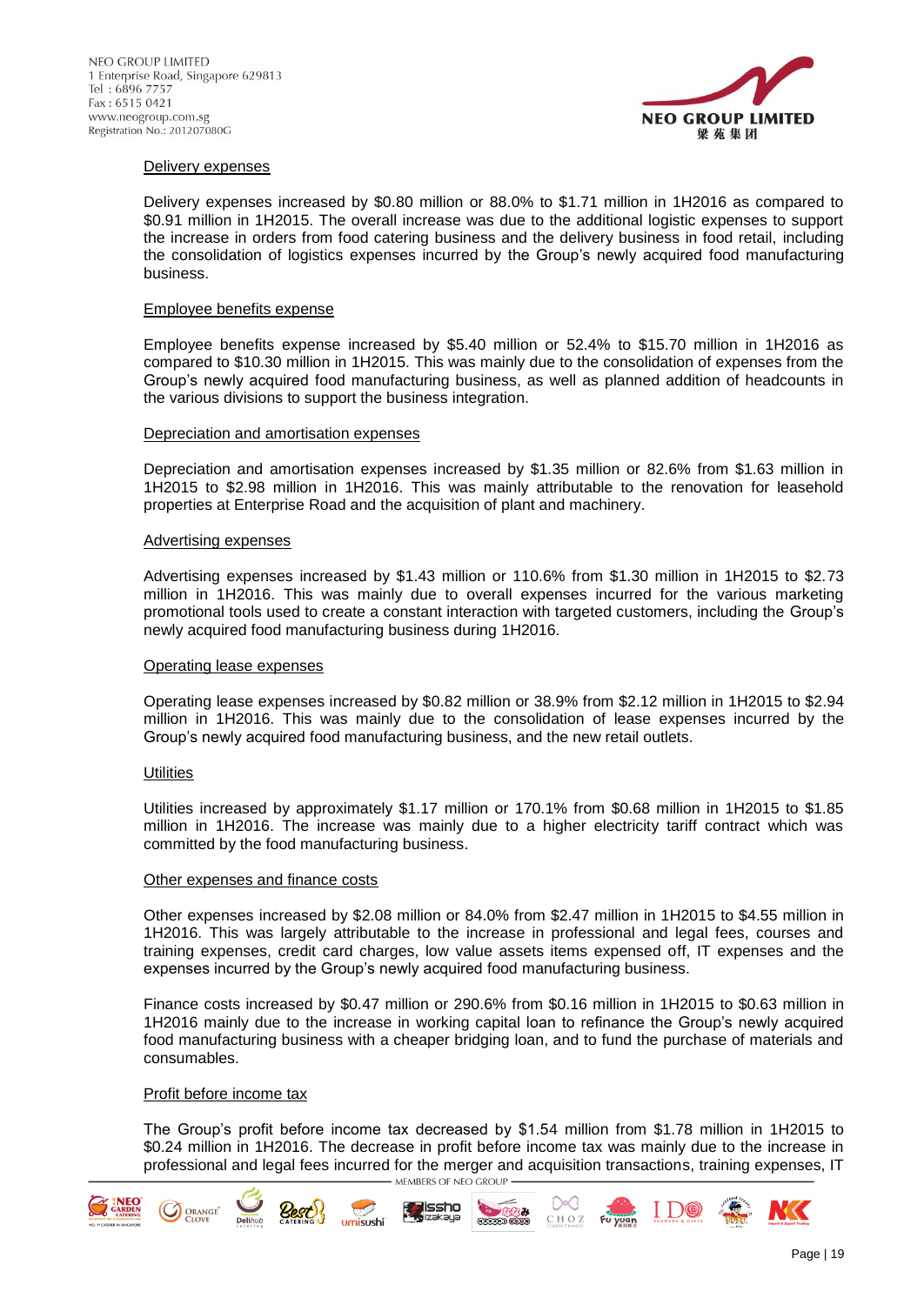

expenses, consolidation of results from the Group's newly acquired food manufacturing business, as well as the weak performance in the food retail business.

#### Income tax expense

The income tax expense of the Group increased by \$0.05 million or 15.0% from \$0.39 million in 1H2015 to \$0.44 million in 1H2016 primarily due to the Group's profitable businesses which was not offset by the other loss-making segments.

#### Loss for the financial period

As a result of the above, the food catering business remained profitable. However, the losses at the Group's newly acquired food manufacturing business and the weak performance in the food retail business impacted the Group's bottom line negatively. The Group will continue to integrate the Group's newly acquired food manufacturing business and works towards enhancing the value creations to enhance the stakeholder's value.

The Group's profit attributable to the owners of the parent decreased by \$1.13 million from \$1.40 million in 1H2015 to \$0.27 million in 1H2016, while the net loss attributable to non-controlling interests was \$0.47 million.

### **8(b) Statement of Financial Position**

#### Non-current assets

The Group's non-current assets increased substantially by \$28.86 million from \$38.31 million as at 31 March 2015 to \$67.17 million as at 30 September 2015 primarily due to Thong Siek Acquisition of \$22.03 million and recognition of goodwill from Thong Siek Acquisition's of \$6.75 million.

### Current assets

The Group's current assets increased by \$14.64 million from \$15.35 million as at 31 March 2015 to \$29.99 million as at 30 September 2015. The Group's inventories increased by approximately \$4.48 million due to the higher inventory held in both the food and catering supplies business and the food manufacturing business. The increase in trade and other receivables of approximately \$9.57 million was mainly due to the longer credit terms granted to customers from the food manufacturing business. Cash and cash equivalents increased by \$0.56 million.

The Group's assets classified as held for sale with a total carrying amount of \$0.79 million was disposed to a third party in April 2015 for cash consideration of \$1.46 million.

#### Current liabilities

The Group's current liabilities increased by \$28.05 million from \$14.56 million as at 31 March 2015 to \$42.61 million as at 31 March 2015. This was mainly attributable to an increase of \$18.55 million in current bank borrowings due to drawdown of a term loan to finance Thong Siek Acquisition and plant and machinery purchased an increase of \$9.62 million in trade and other payables as well as an increase of \$0.15 million in finance lease payables. Current income tax payable decreased by approximately \$0.28 million due to payment of prior year provision of income tax.

#### Non-current liabilities

**CO** ORANGE<sup>®</sup>

The Group's non-current liabilities increased by \$12.41 million from \$15.71 million as at 31 March 2015 to \$28.12 million as at 30 September 2015 primarily due to the drawdown of an acquisition loan to finance Thong Siek Acquisition, finance lease to acquire the motor vehicles, and plant and machinery during 1H2016.MEMBERS OF NEO GROUP

lissh∩

zəkaya

umisushi

**TESPES** 

**GERER COOP** 

CHOZ



I D®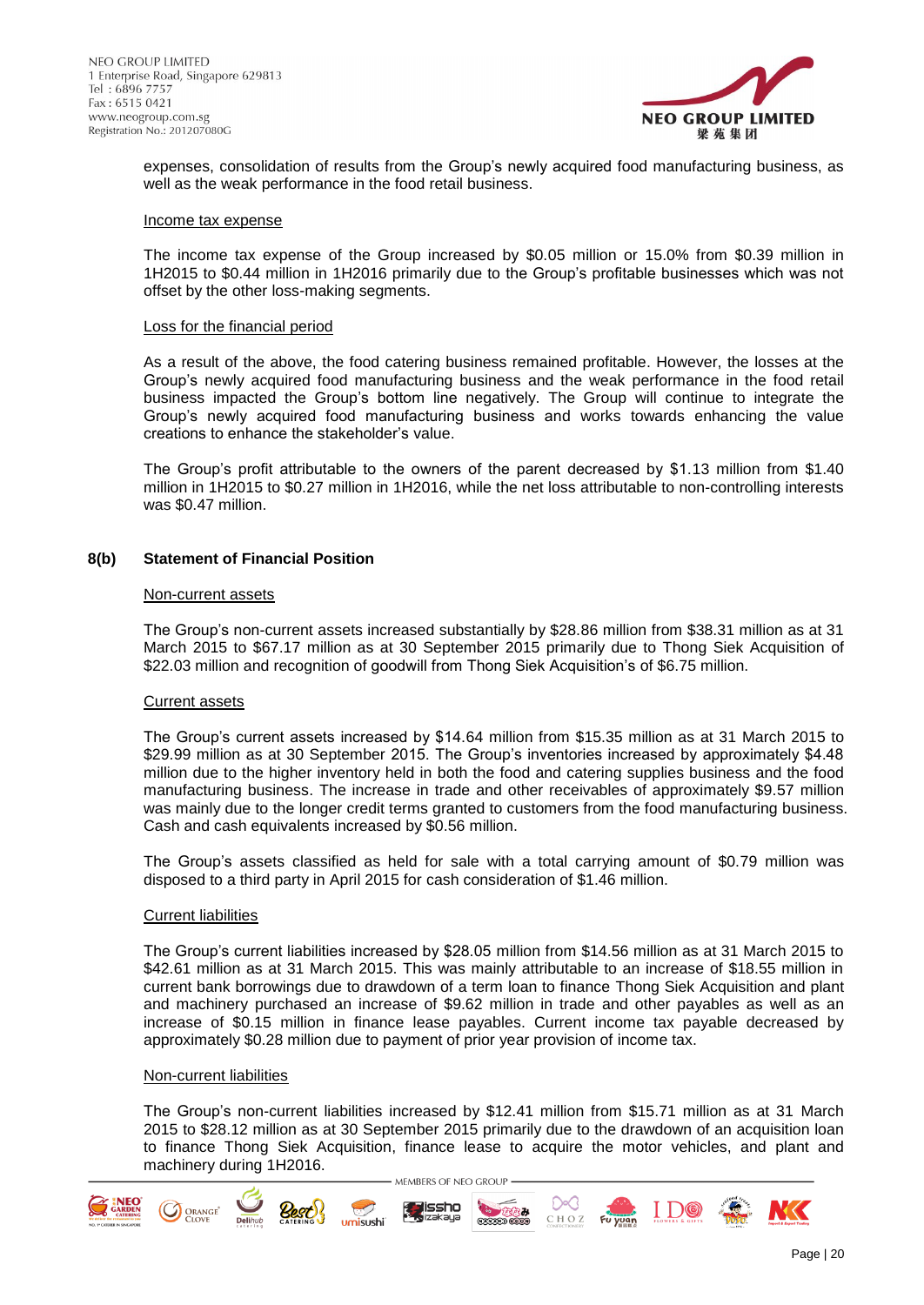

As at 30 September 2015, the Group was in a net current liability position of \$12.61 million mainly due to the effects of the Thong Siek Acquisition.

The Group had incurred short-term bank borrowings of \$5.73 million to refinance the Thong Siek's working capital loan, and the Group had drawn down additional working capital loan to fund the materials purchases. The Group was impacted by the higher working capital requirements of the Thong Siek Group, particularly the level of inventories required to be maintained and the collection period of receivables as compared to the payment period of payables which resulted in the Group incurring overall negative cash flows from its operating activities in 1H2016.

The Directors intend to tighten financial management of the Group, with a view to reduce gearing and improve the Group's overall financial position. In this regard, the Group intends to / is exploring opportunities to dispose certain of its non-core properties to raise cash proceeds for repayment of its bank borrowings.

Taking into consideration the Group's intended disposal of certain of its properties and based on the Group's internal budget and cash flows planning], the Directors believe that the Group will be able to meet its short-term obligations as and when they fall due. Barring unforeseen circumstances, the Directors further believe that the Group's negative working capital position as at 30 September 2015 will be overcome in the longer term as the Group realises the benefits of the Thong Siek Acquisition.

## **8(c) Consolidated Statement of Cash Flows**

The Group's net cash flows used in operating activities of \$1.30 million during 1H2016 mainly due to operating cash flows before working capital changes of \$3.16 million and a net working capital outflow of \$3.74 million, and payment of income taxes of \$0.72 million.

The increase in net working capital was mainly due to the increase in inventories of approximately \$0.66 million and the increase in trade and other receivables of \$3.13 million, a decrease in prepayment of approximately \$0.19 million and the decrease in trade and other payables of approximately \$0.14 million.

The Group's net cash flows used in investing activities of \$7.32 million during 1H2016 were mainly attributable to Thong Siek Acquisition of \$6.55 million, acquisition of plant and equipment of \$3.29 million and capital expenditure on accounting software of \$0.02 million, which is netted with proceeds from disposal of property, plant and equipment.

The Group's net cash flows used in financing activities of \$9.19 million during 1H2016 were mainly due to the drawdown from bank borrowing of \$23.80 million, repayment of bank borrowings and finance lease payables of \$12.49 million, dividends payment of \$1.52 million and interest payment of \$0.61 million.

As a result of the above, the net decrease in cash and cash equivalents during 1H2016 was \$0.56 million.

### **9. Where a forecast, or a prospect statement, has been previously disclosed to our shareholders, any variance between it and the actual results.**

MEMBERS OF NEO GROUP

**Trefered** 

**GERERD COOK** 

CHOZ

lissh∩

umisushi

Please refer to paragraph 10 below.



**ORANGE** 



I D®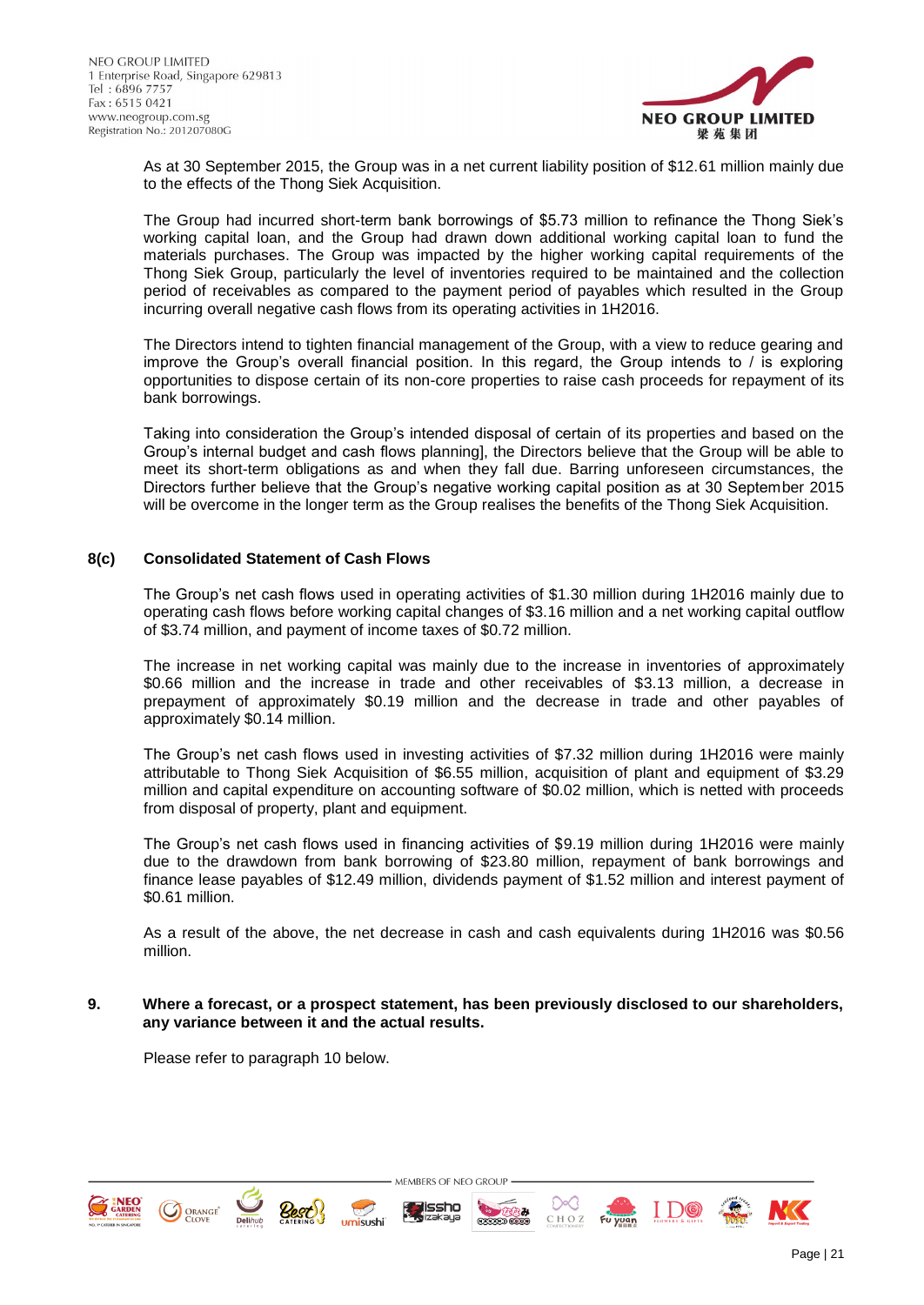

### **10. A commentary at the date of the announcement of the significant trends and competitive conditions of the industry in which the group operates and any known factors or events that may affect the group in the next reporting period and the next 12 months.**

The outlook of the industry which the Group operates in is expected to be challenging in the next 12 months due to slower economic growth and this could translate into weaker purchasing power, rising manpower costs, raw material costs and rental costs from the retail outlets.

The Food Catering Business remains focused on executing its core strategies to grow through better product offerings and customer's experience to drive revenue growth and profit margin, including better manpower and materials cost control.

The Food Retail Business continues to work hard to manage the challenging operating conditions due to stiff competition, tight labour market and rising material cost.

The Group aims to achieve back-end integration and synergy with Thong Siek Acquisition with a view of achieving value creation through productivity enhancement, new market developments, procurement efficiencies and economies of scale.

The Group would continue to look for suitable acquisitions, joint ventures and strategic alliances that complement its suite of capabilities to strengthen its value chain and solidify its market leadership position in Singapore.

Barring unforeseen circumstances and subject to the Group being able to successfully execute the integration of its new acquisitions, the Group is expected to be profitable for the full financial year ending 31 March 2016.

## **11. Dividend**

## **a. Current Financial Period Reported On**

**Any dividend declared for the current financial period reported on?** 

None

**b(i). Amount per share**

None

**b(ii). Corresponding Period of the Immediately Preceding Financial Year**

None

**c. Whether the dividend is before tax, net of tax or tax exempt. If before tax or net of tax, state the tax rate and the country where the dividend is derived. (If the dividend is not taxable in the hands of shareholders, this must be stated).**

**TESTS** 

MEMBERS OF NEO GROUP

lissh∩

Not applicable

**d. The date the dividend is payable**

Not applicable

**O** ORANGE<sup>\*</sup>



I D®

Page | 22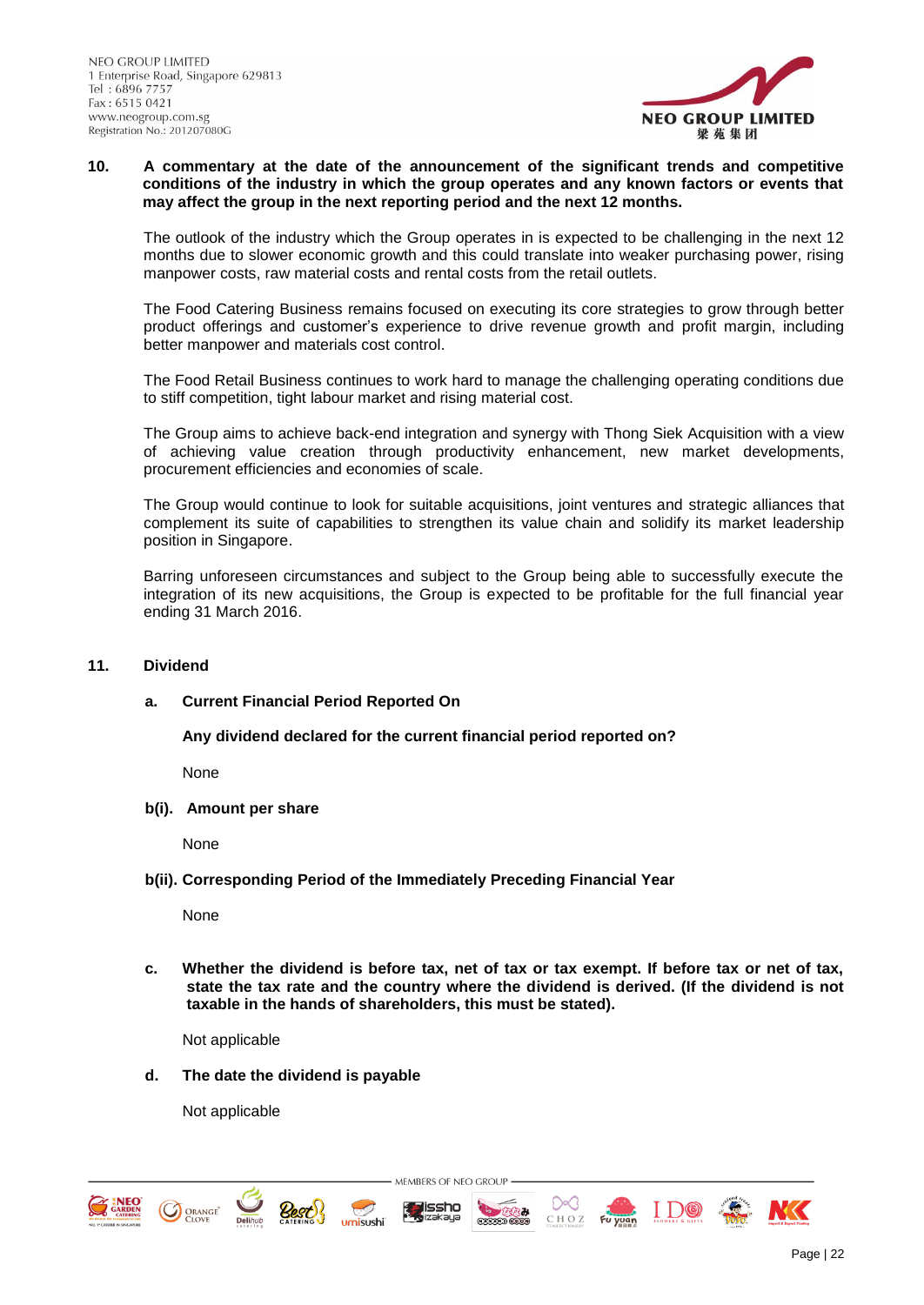NEO GROUP LIMITED 1 Enterprise Road, Singapore 629813 Tel: 6896 7757 Fax: 6515 0421 www.neogroup.com.sg Registration No.: 201207080G



### **e. Books closure date**

Not applicable

## **12. If no dividend has been declared/recommended, a statement to that effect**

There is no dividend declared in this quarter.

## **13. Interested person transactions**

| Name of interested person                                                                                 | Aggregate value of all<br>interested person transactions<br>during the financial period<br>under review<br>(excluding transactions<br>less than \$100,000 and<br>transactions conducted<br>under shareholders'<br>mandate pursuant to Rule 920)<br>\$'000 | Aggregate value of all<br>interested person transactions<br>conducted under shareholders'<br>mandate pursuant to Rule 920<br>(excluding transactions<br>less than \$100,000)<br>\$'000 |
|-----------------------------------------------------------------------------------------------------------|-----------------------------------------------------------------------------------------------------------------------------------------------------------------------------------------------------------------------------------------------------------|----------------------------------------------------------------------------------------------------------------------------------------------------------------------------------------|
| Neo Kah Kiat                                                                                              |                                                                                                                                                                                                                                                           |                                                                                                                                                                                        |
| (i) Office premise lease expense                                                                          | 46.9                                                                                                                                                                                                                                                      |                                                                                                                                                                                        |
| (ii) GUI Solutions Pte Ltd<br>Cost of goods and services<br>purchased<br>Rental and utilities income<br>٠ | 117.2<br>12.0                                                                                                                                                                                                                                             |                                                                                                                                                                                        |
| Neo Kah Kiat and Liew Oi Peng<br>(i) Office premise lease expense                                         | 99.4                                                                                                                                                                                                                                                      |                                                                                                                                                                                        |
| (ii) Twinkle Investment Pte Ltd<br>Office premise lease<br>expense<br>Rental of yacht                     | 46.0<br>120.0                                                                                                                                                                                                                                             |                                                                                                                                                                                        |

### **Note:**

The Group has not obtained any general mandate from shareholders for interested person transactions pursuant to Rule 920 of the Catalist Rules.

## **14. Negative assurance confirmation on interim financial results pursuant to Rule 705 (5) of the Catalist Rules**

MEMBERS OF NEO GROUP

lissho

umisushi

iaan it<br>izakaya

We, Neo Kah Kiat, and Liew Oi Peng, being two directors of Neo Group Limited (the "Company"), do hereby confirm on behalf of the directors of the Company that, to the best of their knowledge, nothing has come to the attention of the Board of Directors of the Company which may render the unaudited financial results for the six months ended 30 September 2015 to be false or misleading in any material aspect.

Neo Kah Kiat **Liew Oi Peng** Chairman and Chief Executive Officer Executive Director

**TESPES** 

**MANAMD COON** 

᠗⋖

CHOZ



**ORANGE** 



I D®